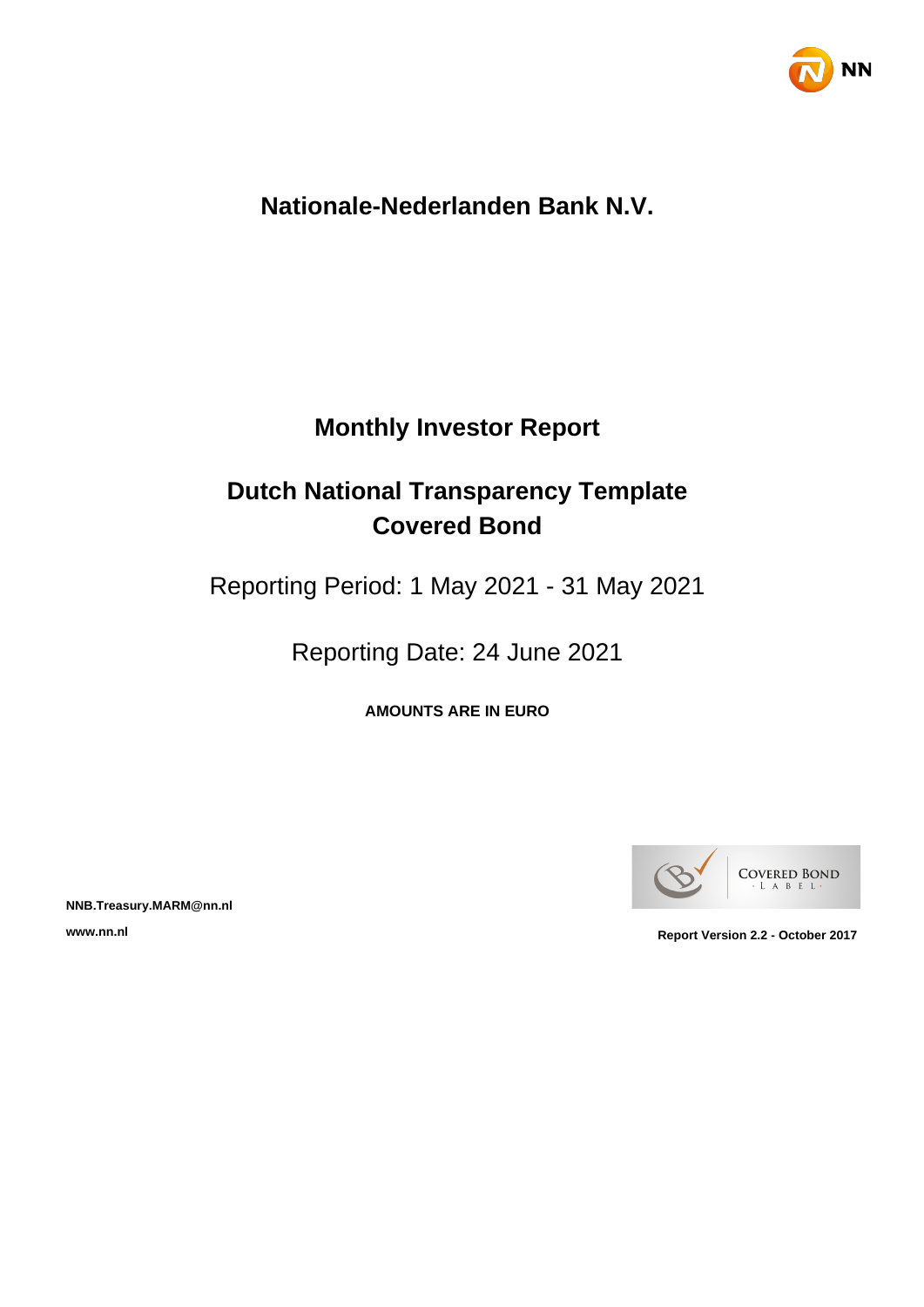#### **Table of Contents**



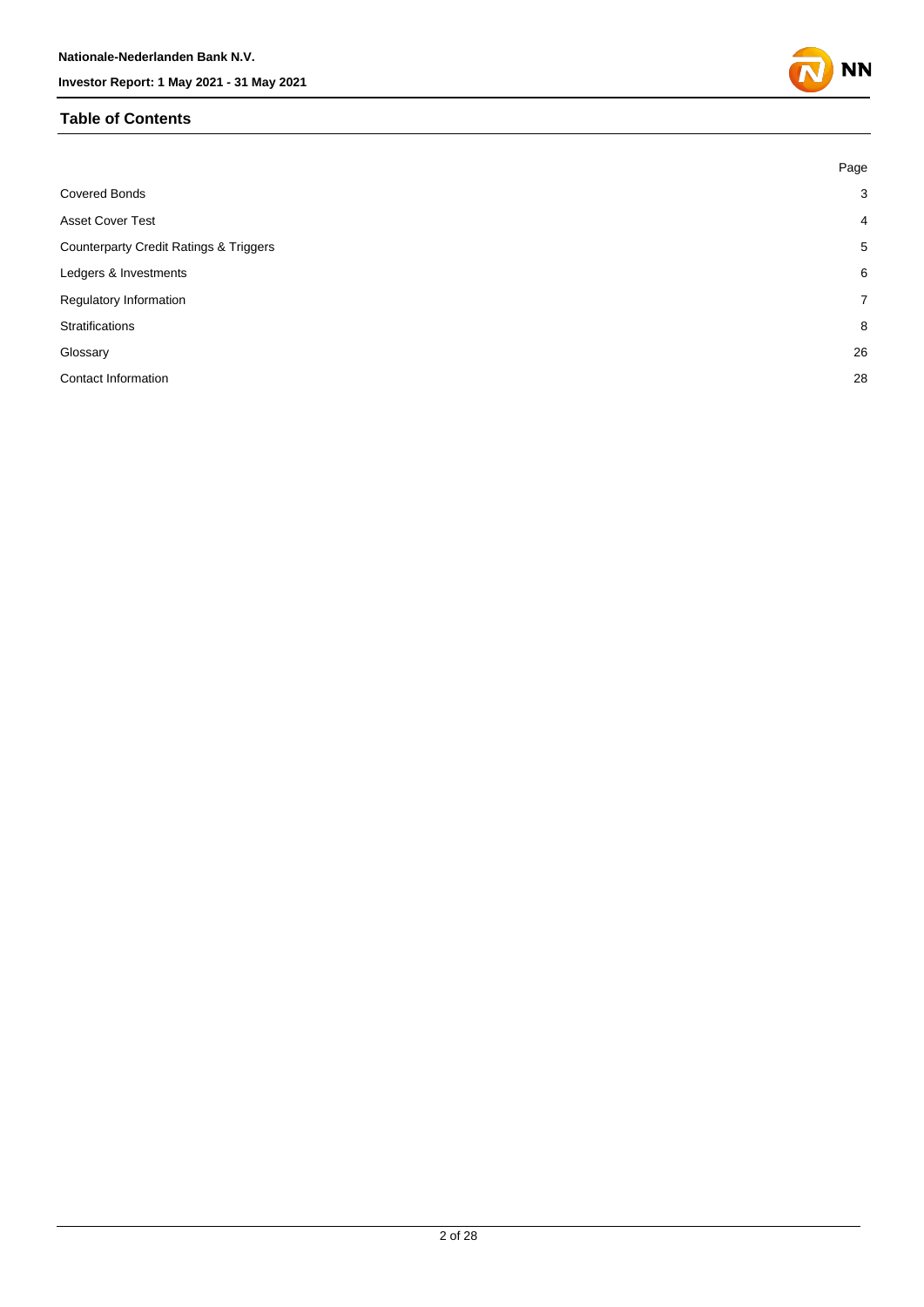

#### **Covered Bonds**

| Series                | <b>ISIN</b>  | Currency   | <b>Initial Principal</b><br>Balance* | Outstanding<br>Amount* | Coupon  | Issuance<br>Date | Maturity<br>Date | <b>IRS Counterparty</b> | Redemption<br>Type | LCR HQLA<br>Category |
|-----------------------|--------------|------------|--------------------------------------|------------------------|---------|------------------|------------------|-------------------------|--------------------|----------------------|
| <b>SB CB Series 1</b> | NL0015436072 | <b>EUR</b> | 500,000,000                          | 500,000,000            | 0.0100% | 08/07/20         | 08/07/30         |                         | <b>Bullet</b>      |                      |
| <b>SB CB Series 2</b> | NL0015614611 | <b>EUR</b> | 500.000.000                          | 500,000,000            | 0.0500% | 24/09/20         | 24/09/35         |                         | <b>Bullet</b>      |                      |
| <b>SB CB Series 3</b> | NL00150002A1 | <b>EUR</b> | 250.000.000                          | 250,000,000            | 0.0500% | 12/11/20         | 12/11/40         |                         | <b>Bullet</b>      |                      |
| <b>SB CB Series 4</b> | NL00150008B6 | <b>EUR</b> | 500,000,000                          | 500,000,000            | 0.3750% | 04/03/21         | 04/03/41         |                         | <b>Bullet</b>      |                      |

\* Amounts to be reported in the relevant currency, and also the euro-equivalent amounts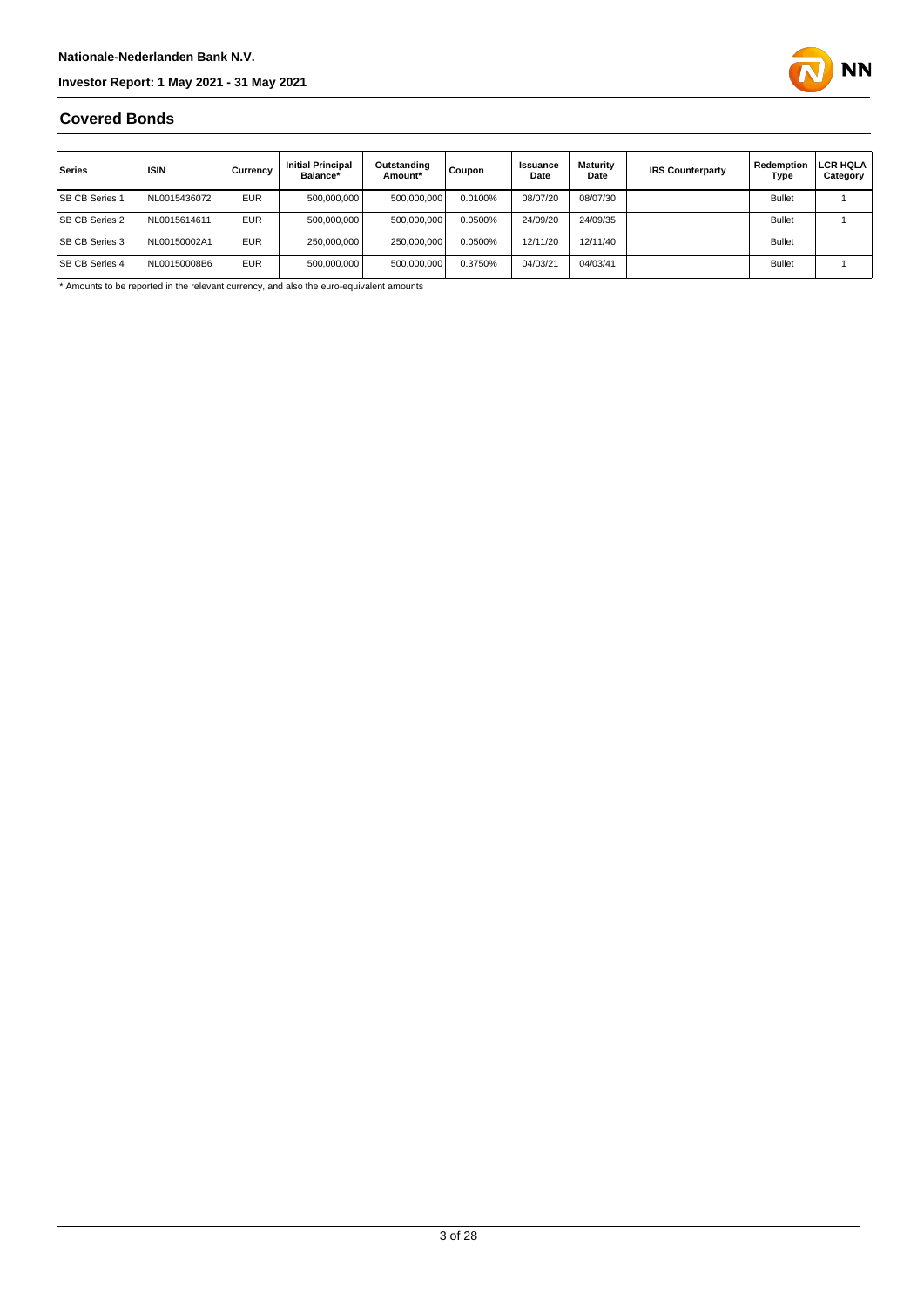#### **Asset Cover Test**



| <b>Asset Cover Test</b>                     |                  |
|---------------------------------------------|------------------|
| Α                                           | 1,826,434,547.40 |
| В                                           | 0.00             |
| С                                           | 1,300,000.00     |
| Ζ                                           | 0.00             |
| $A+B+C-Z$                                   | 1,827,734,547.40 |
| Outstanding bonds                           | 1,750,000,000.00 |
| Pass/Fail                                   | Pass             |
| <b>ACT Cover Ratio</b>                      | 104.44%          |
| Parameters                                  |                  |
| Asset percentage                            | 96.50%           |
| Cap LTV Cut-Off indexed valuation % non-NHG | 80.00%           |
| Cap LTV Cut-Off indexed valuation % NHG     | 80.00%           |
| % of Index Increases                        | 90.00%           |
| % of Index Decreases                        | 100.00%          |
| Reserve Fund                                | 1,201,500.00     |
| Supplemental Liquidity Reserve Amount       | 0.00             |
| Deduction Set-Off                           | 30,192,169.15    |
| Ratings                                     |                  |
| S&P                                         | AAA              |
| Moody's                                     |                  |
| Fitch                                       |                  |
| Other                                       |                  |
| <b>UCITS</b> compliant                      | True             |
| CRR compliant                               | True             |
| <b>ECBC Label compliant</b>                 | True             |
| Overcollateralisation                       |                  |
| Legally required minimum OC                 | 5.00%            |
| Documented minimum OC                       | 0.00%            |
| Available Nominal OC                        | 9.53%            |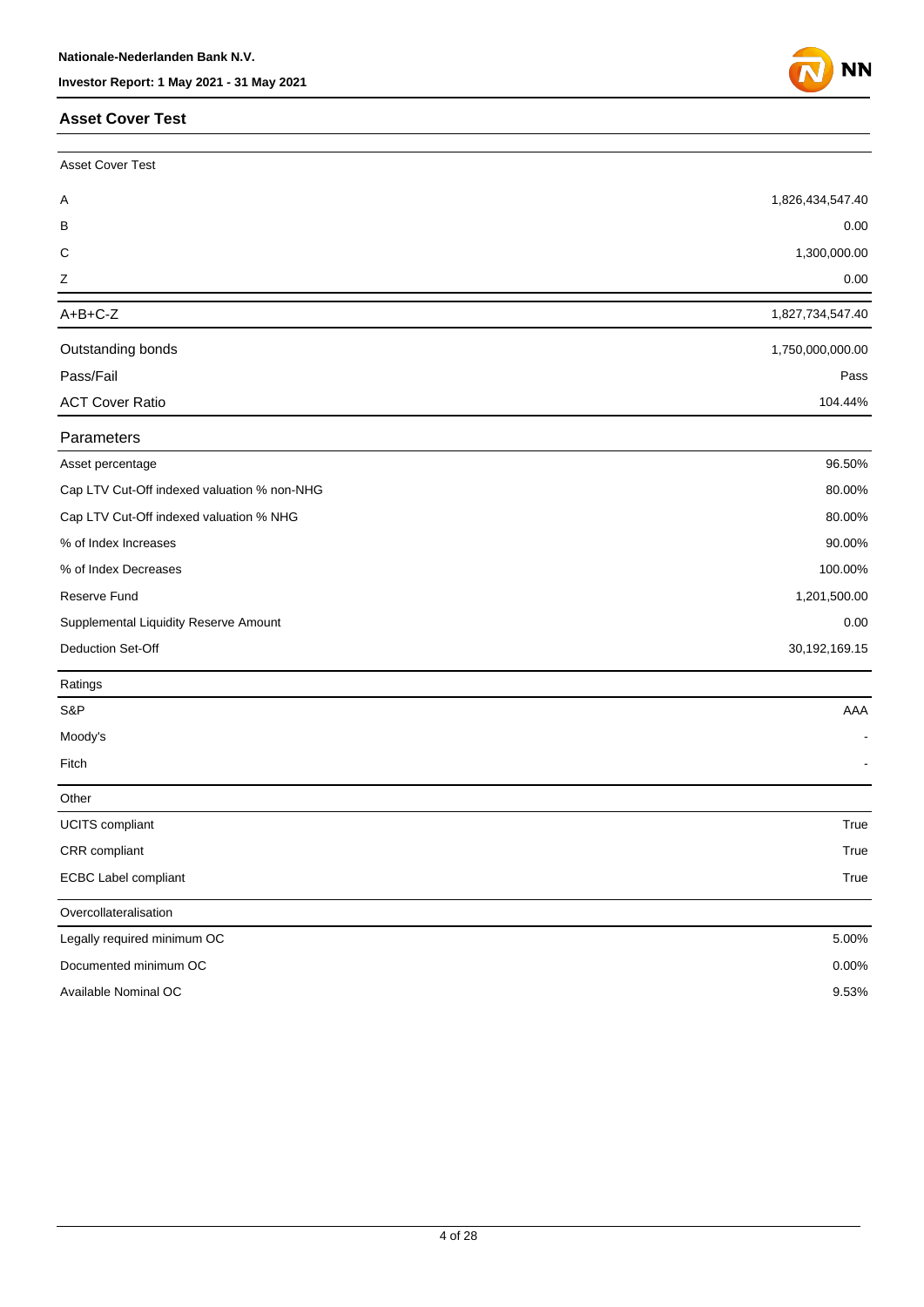

#### **Counterparty Credit Ratings & Triggers**

|                                                   |                                    | S&P (ST/LT)       |                   |                   | Moody's (ST/LT)   |                   | Fitch (ST/LT)     |                   | <b>DBRS (ST/LT)</b> |                                                                                                                                                     |
|---------------------------------------------------|------------------------------------|-------------------|-------------------|-------------------|-------------------|-------------------|-------------------|-------------------|---------------------|-----------------------------------------------------------------------------------------------------------------------------------------------------|
| Role                                              | Party                              | Rating<br>trigger | Current<br>rating | Rating<br>trigger | Current<br>rating | Rating<br>trigger | Current<br>rating | Rating<br>trigger | Current<br>rating   | Consequence if breached*                                                                                                                            |
| <b>CBC Account Bank</b>                           | N.V. Bank Nederlandse<br>Gemeenten | /BBB              | / AAA             |                   |                   |                   |                   |                   |                     | Another party (with sufficient<br>ratings) has to fulfill the CBC<br>Account Bank role or guarantee<br>the relevant CBC Account Bank<br>obligations |
| Issuer                                            | Nationale-Nederlanden<br>Bank N.V. | / A               | $/A -$            |                   |                   |                   |                   |                   |                     | Reserve Account Trigger,<br>minimal required amount needs<br>to be posted on reserve fund<br>account                                                |
| Issuer                                            | Nationale-Nederlanden<br>Bank N.V. | $A-2$ / BBB       | $A-1/A-$          |                   |                   |                   |                   |                   |                     | Set off retail savings at issuer<br>account above deposit<br>guarantee scheme                                                                       |
| Seller Collection Account   ING Bank N.V.<br>Bank |                                    | / BBB             | $/A+$             |                   |                   |                   |                   |                   |                     | Open escrow account in the<br>name of CBC and credit<br>expected cashflow amount on<br>next Calculation Date                                        |

\* Event is triggered if credit rating is below the rating as mentioned in the table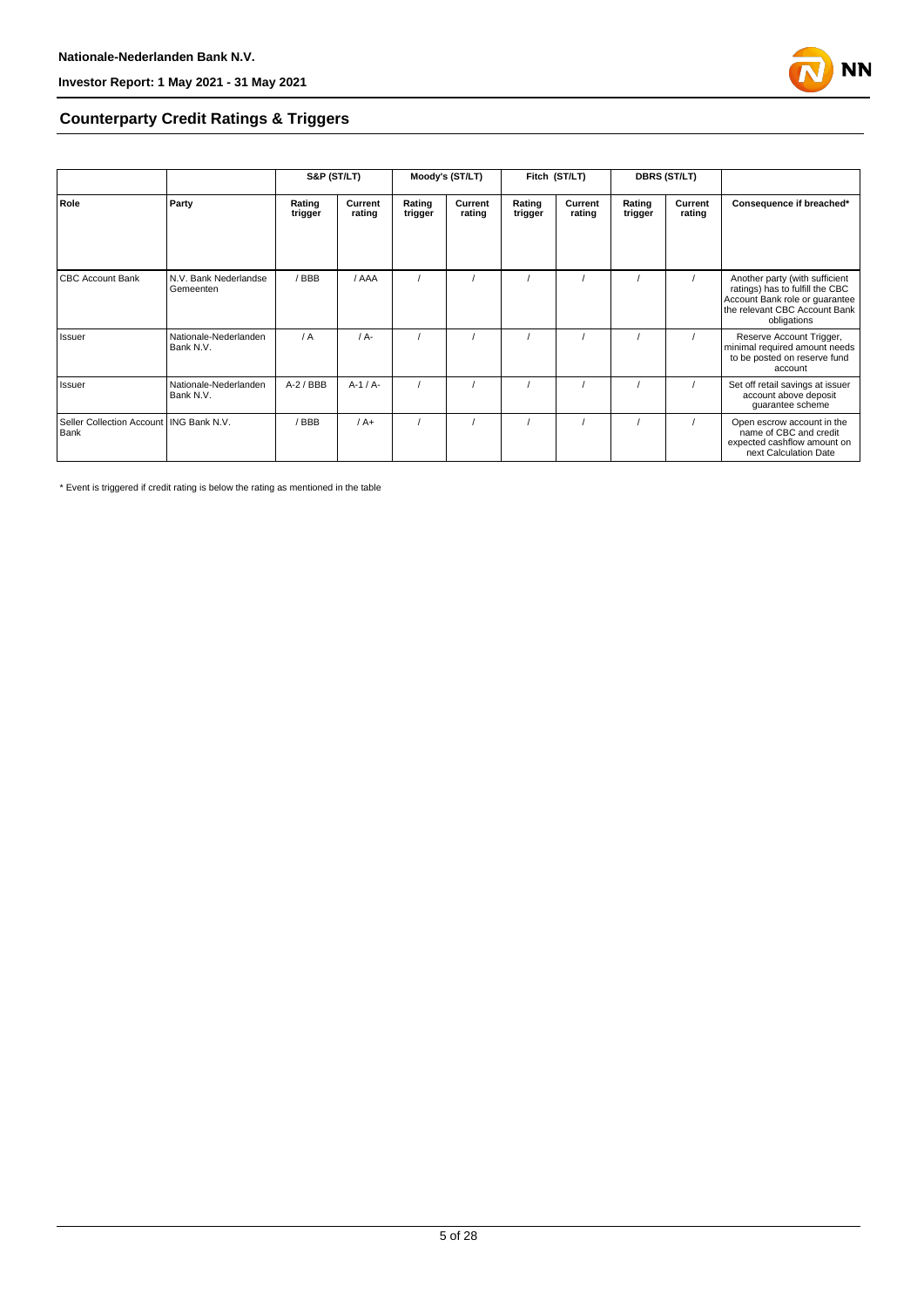#### **Ledgers & Investments**



#### **Ledgers**

| Total                   | 1,300,000.00 |
|-------------------------|--------------|
| Reserve Fund Ledger     | 1,300,000.00 |
| <b>Principal Ledger</b> | 0.00         |
| Revenue Ledger          | 0.00         |

#### **Investments**

| <b>Substitution Assets Balance</b> | 0.001 |
|------------------------------------|-------|
| Authorised Investments Balance     | 0.001 |
| <b>Total</b>                       | 0.001 |

#### **Liquidity Buffer**

| Outflows                          | 0.00 |
|-----------------------------------|------|
| <b>Required Liquidity Buffer</b>  | 0.00 |
|                                   |      |
| <b>Inflows</b>                    | 0.00 |
| Cash                              |      |
| <b>Bonds</b>                      |      |
| <b>Available Liquidity Buffer</b> | 0.00 |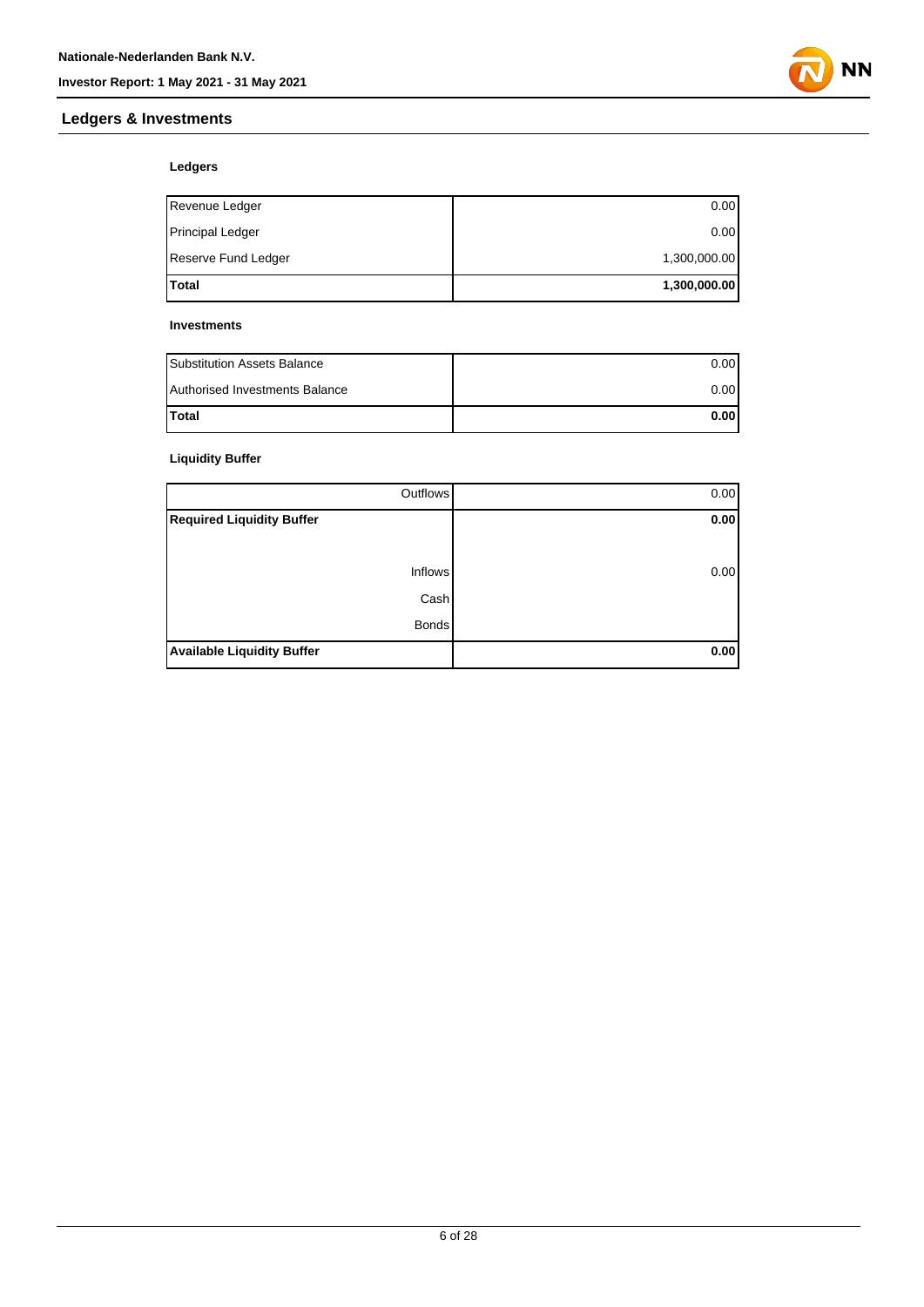

#### **Regulatory Information**

#### **CRR Article 129**

**Article 129 CRR "Exposures in the form of covered bonds" (7) Exposures in the form of covered bonds are eligible for preferential treatment, provided that the institution investing in the covered bonds can demonstrate to the competent authorities that: (a)** it receives portfolio information at least on: (i) the value of the covered pool and outstanding covered bonds;

|                                                                                                                       | value of the cover pool table Portfolio characteristics                                                           |
|-----------------------------------------------------------------------------------------------------------------------|-------------------------------------------------------------------------------------------------------------------|
| value of the outstanding covered bonds table Covered Bonds                                                            |                                                                                                                   |
| (ii) the geographical distribution and type of cover assets,<br>loan size, interest rate and currency risks;          |                                                                                                                   |
| geographical distribution of cover assets table 14 Geographical Distribution                                          |                                                                                                                   |
|                                                                                                                       | type of cover assets table Portfolio Characteristics                                                              |
|                                                                                                                       | Joan size table 3 Outstanding Loan Amount                                                                         |
|                                                                                                                       | interest rate risk and currency risk table Covered Bonds for coupon and currency information of the covered bonds |
|                                                                                                                       | table 10 Coupon for coupons of mortgages                                                                          |
|                                                                                                                       | table Counterparty Ratings & Triggers for IRS/TRS information                                                     |
|                                                                                                                       | See base prospectus for information about hedging                                                                 |
|                                                                                                                       | Only EUR denominated mortgages: see BP                                                                            |
| (iii) the maturity structure of cover assets and covered<br>bonds; and                                                |                                                                                                                   |
| maturity structure of cover assets table 6 Legal Maturity                                                             |                                                                                                                   |
| maturity structure of covered bonds table Covered Bonds                                                               |                                                                                                                   |
| (iv) the percentage of loans more than ninety days past<br>due:                                                       | table Delinguencies                                                                                               |
| (b) the issuer makes the information referred to in point (a)<br>available to the institution at least semi annually. | table Portfolio Characteristics                                                                                   |
| Ouaraallataraliaatian                                                                                                 |                                                                                                                   |

| Overconateralisation        |                        |
|-----------------------------|------------------------|
| Legally required minimum OC | table Asset Cover Test |
| Documented minimum OC       | table Asset Cover Test |

Nominal OC table Asset Cover Test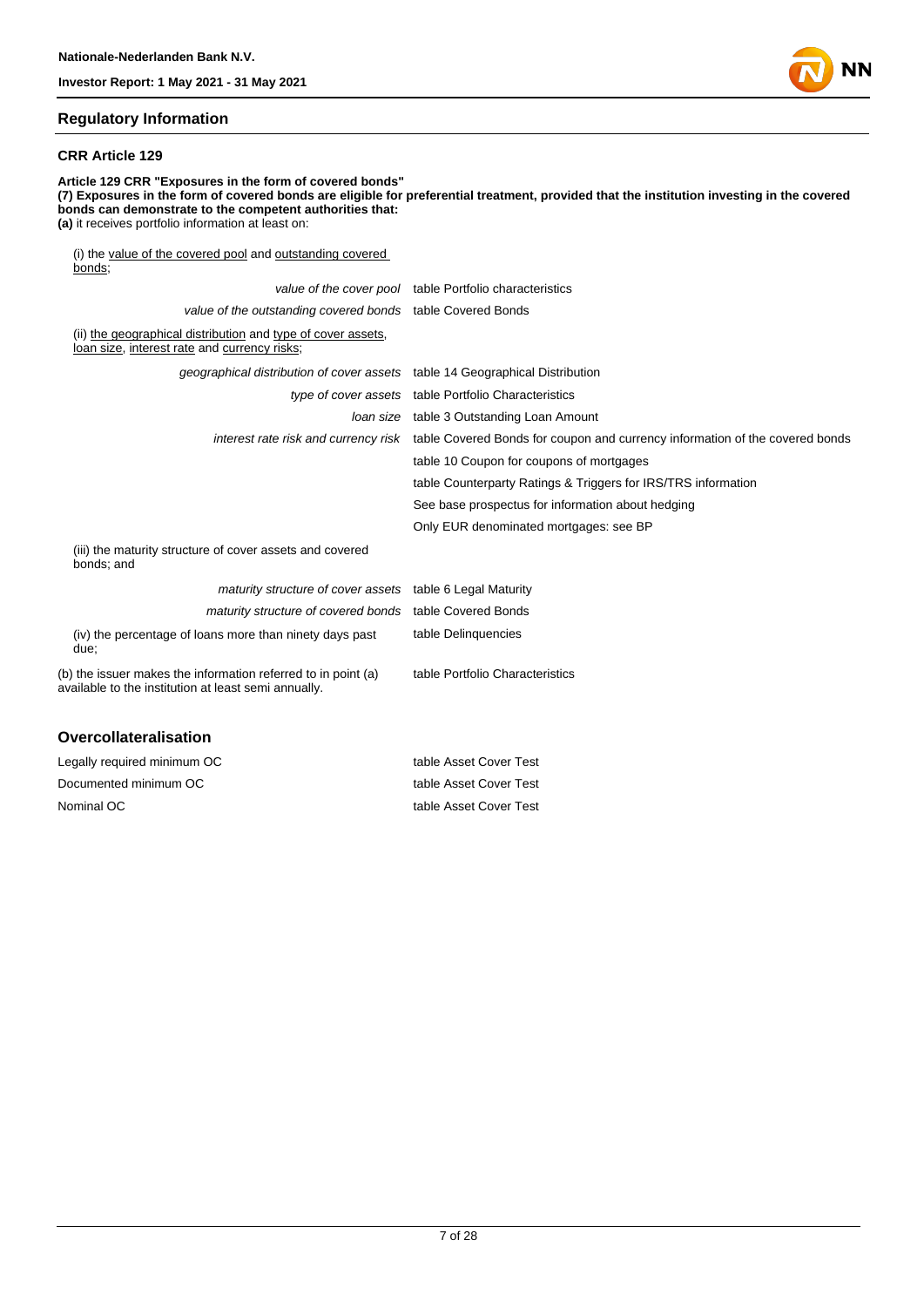## **Stratifications**

| <b>Portfolio Characteristics</b>                             |                             |
|--------------------------------------------------------------|-----------------------------|
| Principal amount                                             | 2,042,526,443.07            |
| Value of saving deposits                                     | 127,119,230.54              |
| Net principal balance                                        | 1,915,407,212.53            |
| <b>Construction Deposits</b>                                 | 2,508,726.70                |
| Net principal balance excl. Construction and Saving Deposits | 1,912,898,485.83            |
| Number of loans                                              | 8,675                       |
| Number of loanparts                                          | 19,758                      |
| Average principal balance (borrower)                         | 220,796.22                  |
| Average principal balance (loanpart)                         | 96,943.38                   |
| Weighted average current interest rate                       | 2.62%                       |
| Weighted average maturity (in years)                         | 31.58                       |
| Weighted average remaining time to interest reset (in years) | 11.67                       |
| Weighted average seasoning (in years)                        | 6.92                        |
| Weighted average CLTOMV                                      | 77.12%                      |
| Weighted average CLTIMV                                      | 59.57%                      |
| Maximum current interest rate                                | 7.30%                       |
| Minimum current interest rate                                | 0.77%                       |
| Type of cover assets:                                        | Dutch Residential Mortgages |
| Currency Portfolio:                                          | <b>EUR</b>                  |
| Frequency of publication National Transparancy Template:     | Monthly                     |

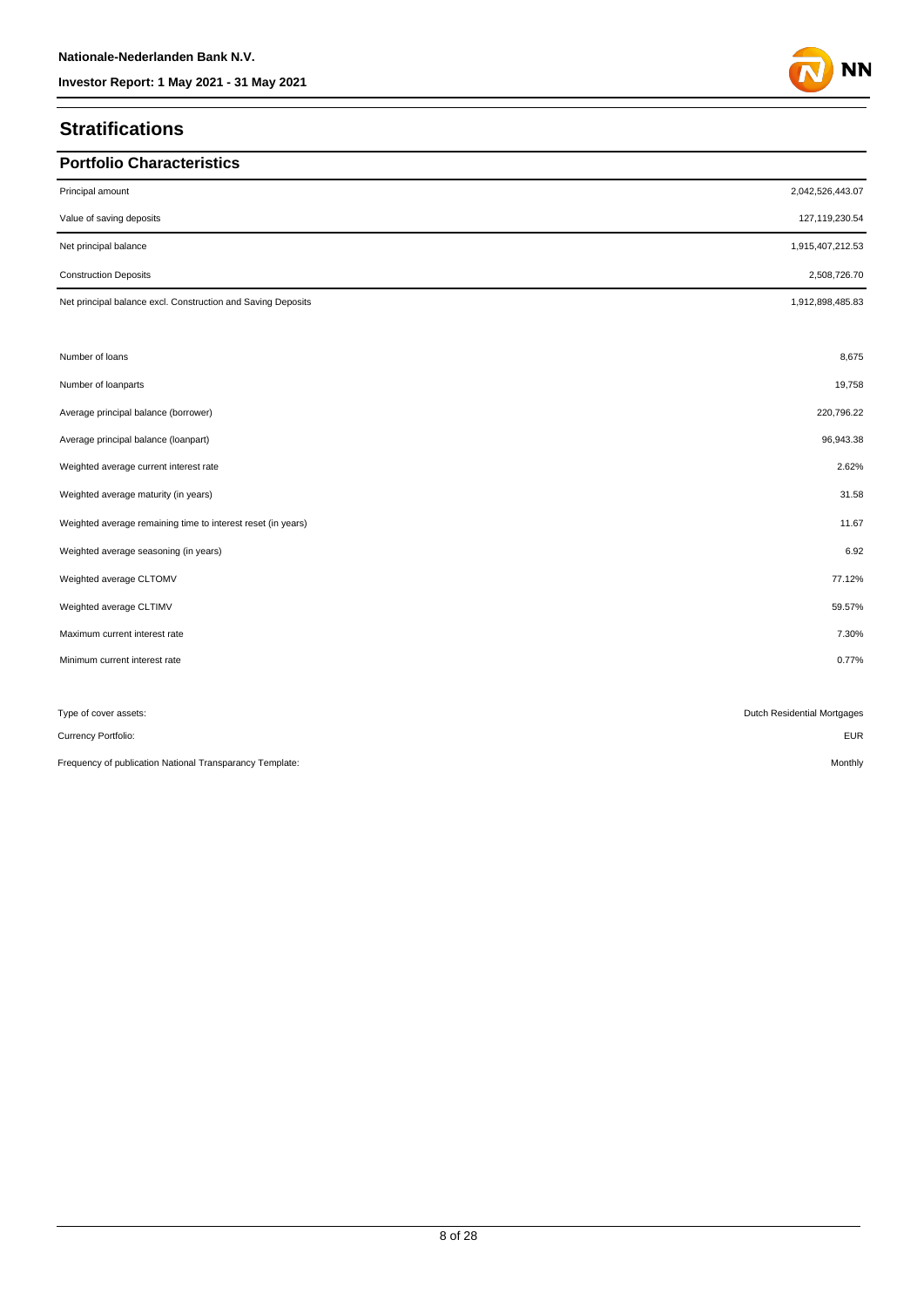# **1. Delinquencies**

| From $(>)$ | Until $($ $\leq$ $=$ $)$ | <b>Arrears Amount</b> | Aggregate<br><b>Outstanding Not.</b><br>Amount | % of Total | Nr of Mortgage<br>Loans | % of Total | Weighted<br>Average<br>Coupon | Weighted<br>Average<br><b>Maturity</b> | Weighted<br>Average<br><b>CLTIMV</b> |
|------------|--------------------------|-----------------------|------------------------------------------------|------------|-------------------------|------------|-------------------------------|----------------------------------------|--------------------------------------|
|            | Performing               | 0.00                  | 1,908,558,698.06                               | 99.64%     | 8,646                   | 99.67%     | 2.62%                         | 31.49                                  | 59.44%                               |
|            |                          |                       |                                                |            |                         |            |                               |                                        |                                      |
| $\leq$     | 30 days                  | 7,645.37              | 3,556,531.58                                   | 0.19%      | 15                      | 0.17%      | 2.25%                         | 31.79                                  | 67.68%                               |
| 30 days    | 60 days                  | 12,256.96             | 3,291,982.89                                   | 0.17%      | 14                      | 0.16%      | 2.24%                         | 30.11                                  | 54.77%                               |
|            |                          |                       |                                                |            |                         |            |                               |                                        |                                      |
| 60 days    | 90 days                  | 0.00                  | 0.00                                           | 0.00%      | 0                       | 0.00%      | 0.00%                         | 0.00                                   | 0.00%                                |
| 90 days    | 120 days                 | 0.00                  | 0.00                                           | 0.00%      | $\mathbf 0$             | 0.00%      | 0.00%                         | 0.00                                   | 0.00%                                |
|            |                          |                       |                                                |            |                         |            |                               |                                        |                                      |
| 120 days   | 150 days                 | 0.00                  | 0.00                                           | 0.00%      | 0                       | 0.00%      | 0.00%                         | 0.00                                   | 0.00%                                |
| 150 days   | 180 days                 | 0.00                  | 0.00                                           | 0.00%      | $\mathbf 0$             | 0.00%      | 0.00%                         | 0.00                                   | 0.00%                                |
|            |                          |                       |                                                |            |                         |            |                               |                                        |                                      |
| 180 days   | $\geq$                   | 0.00                  | 0.00                                           | 0.00%      | 0                       | 0.00%      | 0.00%                         | 0.00                                   | 0.00%                                |
|            | <b>Total</b>             | 19,902.33             | 1,915,407,212.53                               | 100.00%    | 8,675                   | 100.00%    | 2.62%                         | 31.58                                  | 59.57%                               |

**NN**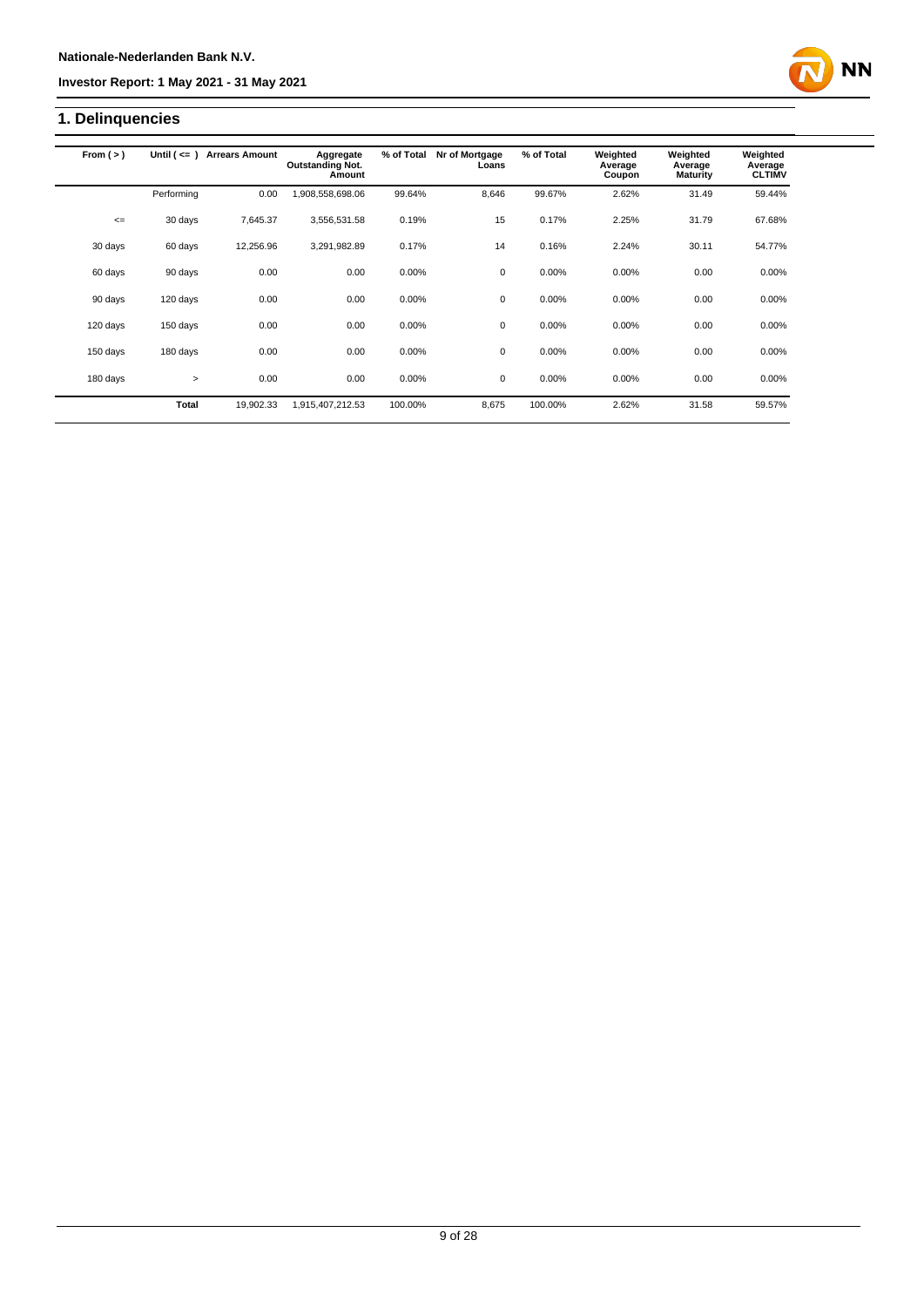# **2. Redemption Type**

| Description         |              | Aggregate Outstanding<br>Amount | % of Total | Nr of<br>Loanparts | % of Total | Weighted<br>Average<br>Coupon | Weighted<br>Average<br>Maturity | Weighted<br>average<br><b>CLtIMV</b> |
|---------------------|--------------|---------------------------------|------------|--------------------|------------|-------------------------------|---------------------------------|--------------------------------------|
| Annuity             |              | 706.925.966.21                  | 36.91%     | 7,136              | 36.12%     | 2.44%                         | 25.72                           | 65.99%                               |
| <b>Bank Savings</b> |              | 321,369,404.03                  | 16.78%     | 3,217              | 16.28%     | 3.04%                         | 16.39                           | 56.41%                               |
| Investment          |              | 56.400.347.04                   | 2.94%      | 315                | 1.59%      | 2.56%                         | 15.27                           | 60.23%                               |
| Interest Only       |              | 718.998.119.81                  | 37.54%     | 7,663              | 38.78%     | 2.61%                         | 47.74                           | 55.55%                               |
| Linear              |              | 38.231.265.12                   | 2.00%      | 441                | 2.23%      | 2.34%                         | 24.84                           | 59.76%                               |
| Life                |              | 59.256.354.06                   | 3.09%      | 687                | 3.48%      | 2.63%                         | 9.37                            | 51.24%                               |
| Savings             |              | 14,225,756.26                   | 0.74%      | 299                | 1.51%      | 3.02%                         | 12.09                           | 46.35%                               |
|                     | <b>Total</b> | 1.915.407.212.53                | 100.00%    | 19.758             | 100.00%    | 2.62%                         | 31.49                           | 59.57%                               |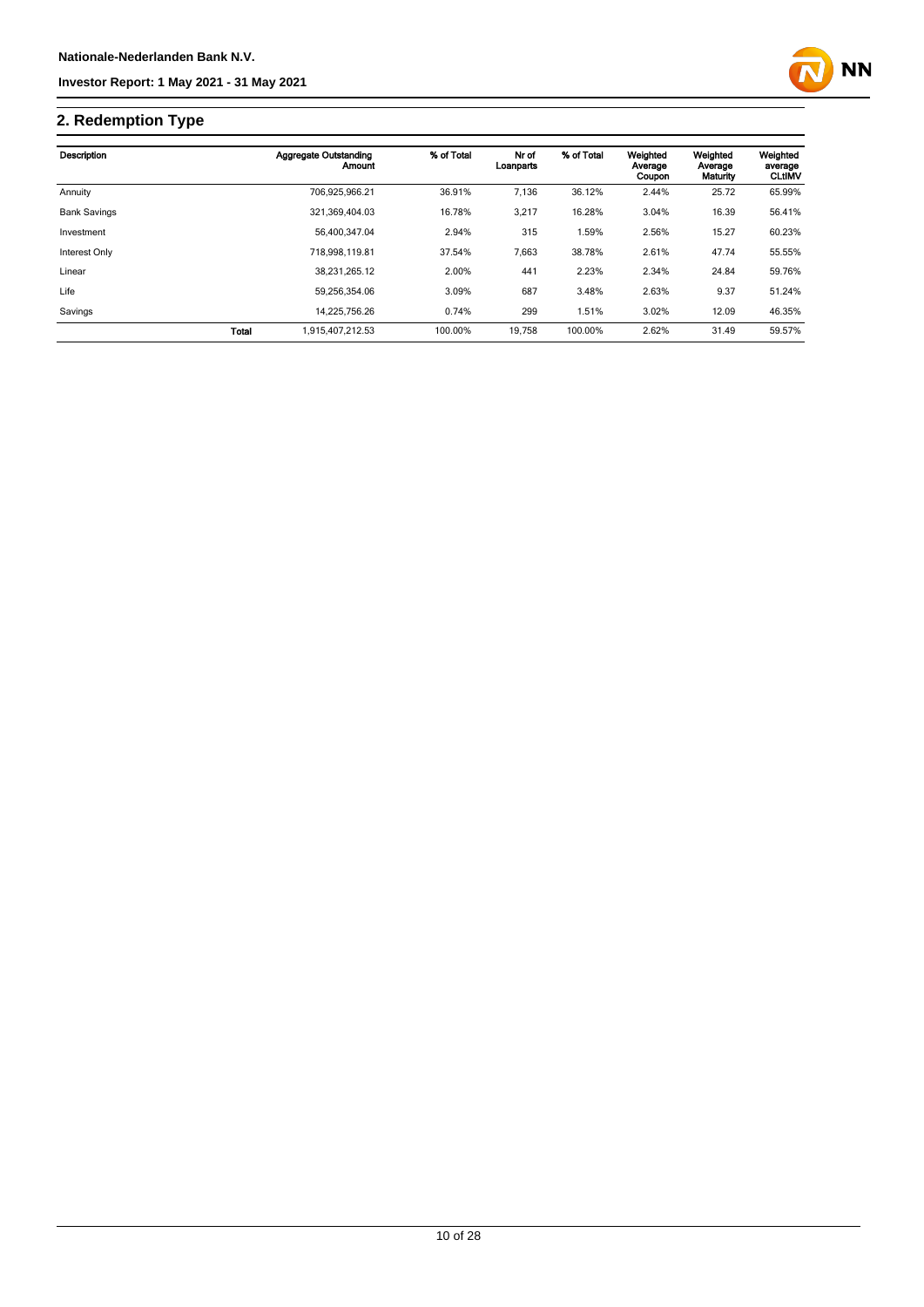## **3. Outstanding Loan Amount**

| From $(>)$ - Until $(<=)$ |         | <b>Aggregate Outstanding</b><br>Amount | % of Total | Nr of Loans | % of Total | Weighted<br>Average<br>Coupon | Weighted<br>Average<br><b>Maturity</b> | Weighted<br>average<br><b>CLtIMV</b> |
|---------------------------|---------|----------------------------------------|------------|-------------|------------|-------------------------------|----------------------------------------|--------------------------------------|
| $= 25.000$                |         | 66,624.24                              | 0.00%      | 5           | 0.06%      | 3.34%                         | 42.45                                  | 9.67%                                |
| 25,000 - 50,000           |         | 1,673,422.59                           | 0.09%      | 38          | 0.44%      | 2.61%                         | 35.77                                  | 13.80%                               |
| 50,000 - 75,000           |         | 29,954,868.45                          | 1.56%      | 473         | 5.45%      | 2.61%                         | 44.94                                  | 23.99%                               |
| 75,000 - 100,000          |         | 52,296,095.90                          | 2.73%      | 590         | 6.80%      | 2.69%                         | 39.14                                  | 34.96%                               |
| 100,000 - 150,000         |         | 212,007,432.98                         | 11.07%     | 1,674       | 19.30%     | 2.64%                         | 34.74                                  | 48.62%                               |
| 150,000 - 200,000         |         | 313,119,955.53                         | 16.35%     | 1,788       | 20.61%     | 2.59%                         | 32.71                                  | 56.95%                               |
| 200,000 - 250,000         |         | 324,824,253.50                         | 16.96%     | 1,449       | 16.70%     | 2.58%                         | 30.47                                  | 62.14%                               |
| 250,000 - 300,000         |         | 270,065,229.29                         | 14.10%     | 990         | 11.41%     | 2.61%                         | 30.87                                  | 63.01%                               |
| 300,000 - 350,000         |         | 199,696,582.92                         | 10.43%     | 616         | 7.10%      | 2.67%                         | 29.76                                  | 64.80%                               |
| 350,000 - 400,000         |         | 136,469,124.27                         | 7.12%      | 366         | 4.22%      | 2.69%                         | 28.79                                  | 65.21%                               |
| 400,000 - 450,000         |         | 94,071,949.84                          | 4.91%      | 222         | 2.56%      | 2.64%                         | 30.43                                  | 64.89%                               |
| 450,000 - 500,000         |         | 61,984,947.17                          | 3.24%      | 131         | 1.51%      | 2.66%                         | 28.35                                  | 66.15%                               |
| 500,000 - 550,000         |         | 47,269,417.26                          | 2.47%      | 90          | 1.04%      | 2.58%                         | 29.55                                  | 64.05%                               |
| 550,000 - 600,000         |         | 35,965,312.19                          | 1.88%      | 63          | 0.73%      | 2.62%                         | 30.76                                  | 65.36%                               |
| 600,000 - 650,000         |         | 21,172,585.04                          | 1.11%      | 34          | 0.39%      | 2.55%                         | 32.24                                  | 62.48%                               |
| 650,000 - 700,000         |         | 23,570,194.36                          | 1.23%      | 35          | 0.40%      | 2.41%                         | 27.93                                  | 65.52%                               |
| 700,000 - 750,000         |         | 19,588,371.08                          | 1.02%      | 27          | 0.31%      | 2.52%                         | 29.16                                  | 62.42%                               |
| 750,000 - 800,000         |         | 14,772,946.36                          | 0.77%      | 19          | 0.22%      | 2.60%                         | 26.80                                  | 65.00%                               |
| 800,000 - 850,000         |         | 18,866,422.70                          | 0.98%      | 23          | 0.27%      | 2.52%                         | 31.45                                  | 63.00%                               |
| 850,000 - 900,000         |         | 15,652,791.04                          | 0.82%      | 18          | 0.21%      | 2.72%                         | 31.13                                  | 69.55%                               |
| 900,000 - 950,000         |         | 17,501,709.88                          | 0.91%      | 19          | 0.22%      | 2.58%                         | 29.15                                  | 64.17%                               |
| 950,000 - 1,000,000       |         | 4,816,975.94                           | 0.25%      | 5           | 0.06%      | 2.77%                         | 23.85                                  | 64.96%                               |
| >1.000.000                |         |                                        |            |             |            |                               |                                        |                                      |
| Unknown                   |         |                                        |            |             |            |                               |                                        |                                      |
|                           | Total   | 1,915,407,212.53                       | 100.00%    | 8,675       | 100.00%    | 2.62%                         | 31.49                                  | 59.57%                               |
| Average                   | 298,202 |                                        |            |             |            |                               |                                        |                                      |

**NN** 

| Average | 298,202 |
|---------|---------|
| Minimum | 1,107   |
| Maximum | 983,199 |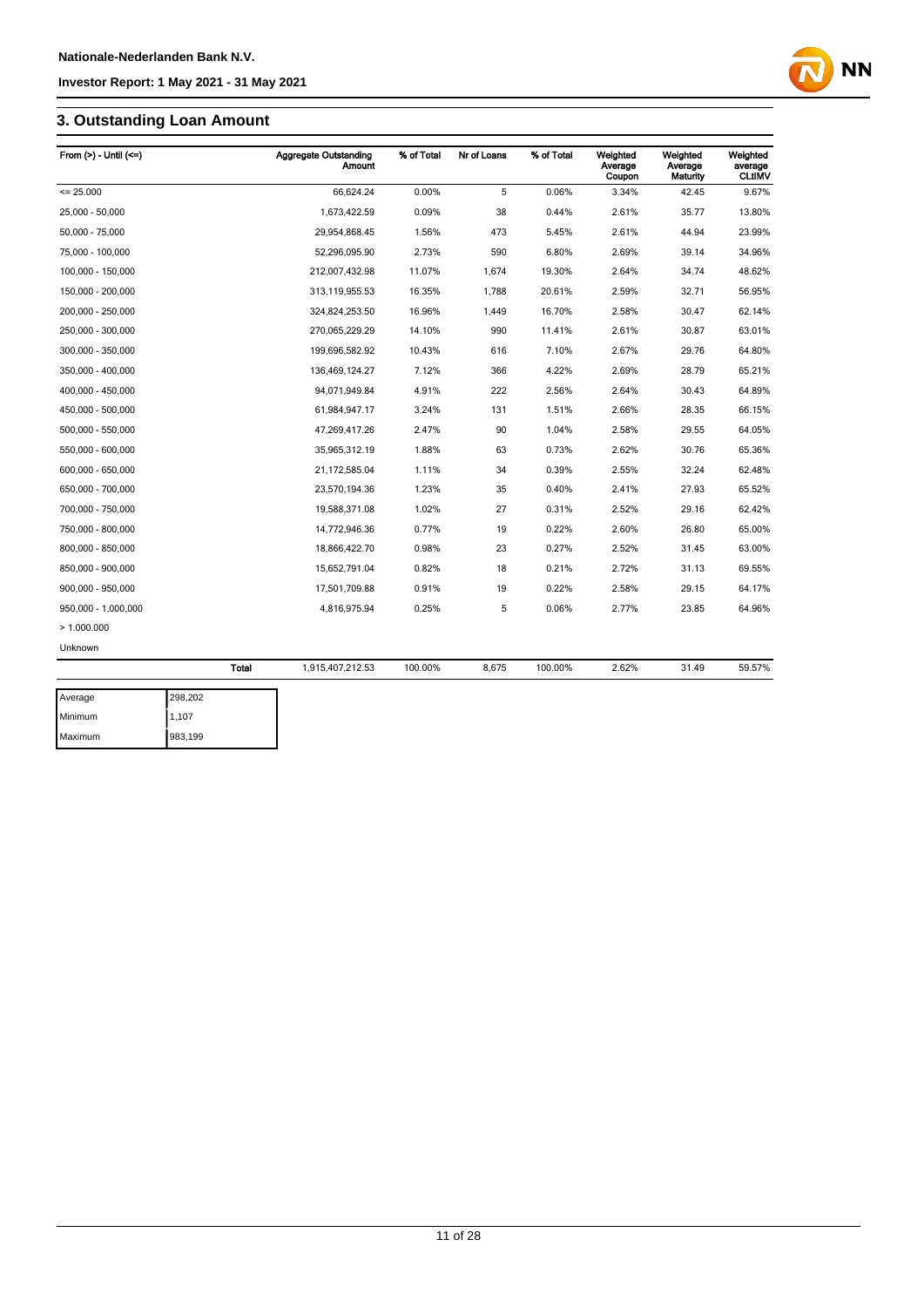## **4. Origination Year**

| From $(>=)$ - Until $($ | <b>Aggregate Outstanding</b><br><b>Amount</b> | % of Total | Nr of<br>Loanparts | % of Total | Weighted<br>Average<br>Coupon | Weighted<br>Average<br>Maturity | Weighted<br>average<br><b>CLtIMV</b> |
|-------------------------|-----------------------------------------------|------------|--------------------|------------|-------------------------------|---------------------------------|--------------------------------------|
| < 1995                  | 3,756,496.00                                  | 0.20%      | 72                 | 0.36%      | 2.80%                         | 54.44                           | 25.80%                               |
| 1995 - 1996             | 1,560,796.77                                  | 0.08%      | 35                 | 0.18%      | 2.47%                         | 57.82                           | 26.23%                               |
| 1996 - 1997             | 4,040,555.17                                  | 0.21%      | 92                 | 0.47%      | 2.61%                         | 41.41                           | 26.85%                               |
| 1997 - 1998             | 6,209,711.43                                  | 0.32%      | 130                | 0.66%      | 2.73%                         | 41.63                           | 32.53%                               |
| 1998 - 1999             | 10,906,744.10                                 | 0.57%      | 178                | 0.90%      | 2.68%                         | 35.22                           | 38.35%                               |
| 1999 - 2000             | 18,090,915.80                                 | 0.94%      | 305                | 1.54%      | 2.50%                         | 44.30                           | 38.01%                               |
| 2000 - 2001             | 8,788,343.60                                  | 0.46%      | 139                | 0.70%      | 2.34%                         | 43.54                           | 38.07%                               |
| 2001 - 2002             | 11,824,934.05                                 | 0.62%      | 161                | 0.81%      | 2.81%                         | 49.94                           | 39.55%                               |
| 2002 - 2003             | 11,499,305.22                                 | 0.60%      | 149                | 0.75%      | 2.82%                         | 52.21                           | 44.09%                               |
| 2003 - 2004             | 18,012,583.06                                 | 0.94%      | 210                | 1.06%      | 2.64%                         | 51.23                           | 46.26%                               |
| 2004 - 2005             | 27,979,272.37                                 | 1.46%      | 340                | 1.72%      | 2.67%                         | 50.78                           | 48.00%                               |
| 2005 - 2006             | 46,112,057.99                                 | 2.41%      | 489                | 2.47%      | 2.53%                         | 43.16                           | 50.99%                               |
| 2006 - 2007             | 44,666,007.58                                 | 2.33%      | 457                | 2.31%      | 2.79%                         | 36.96                           | 56.56%                               |
| 2007 - 2008             | 21,803,445.32                                 | 1.14%      | 291                | 1.47%      | 2.95%                         | 51.36                           | 54.45%                               |
| 2008 - 2009             | 56,525,063.38                                 | 2.95%      | 497                | 2.52%      | 2.58%                         | 48.75                           | 58.07%                               |
| 2009 - 2010             | 95,247,793.13                                 | 4.97%      | 733                | 3.71%      | 2.69%                         | 32.71                           | 60.80%                               |
| 2010 - 2011             | 71,508,391.41                                 | 3.73%      | 624                | 3.16%      | 2.09%                         | 43.81                           | 54.67%                               |
| 2011 - 2012             | 115,241,864.13                                | 6.02%      | 1,150              | 5.82%      | 2.58%                         | 49.93                           | 52.90%                               |
| 2012 - 2013             | 114,277,617.10                                | 5.97%      | 1,293              | 6.54%      | 3.23%                         | 39.43                           | 51.27%                               |
| 2013 - 2014             | 129,961,249.28                                | 6.79%      | 1,522              | 7.70%      | 3.40%                         | 20.22                           | 49.29%                               |
| 2014 - 2015             | 66,893,484.93                                 | 3.49%      | 665                | 3.37%      | 3.28%                         | 21.66                           | 50.83%                               |
| 2015 - 2016             | 46,245,518.03                                 | 2.41%      | 511                | 2.59%      | 2.95%                         | 21.97                           | 52.63%                               |
| 2016 - 2017             | 147,066,526.97                                | 7.68%      | 1,440              | 7.29%      | 2.73%                         | 23.77                           | 57.33%                               |
| 2017 - 2018             | 110,630,516.19                                | 5.78%      | 1,062              | 5.38%      | 2.64%                         | 23.39                           | 60.37%                               |
| 2018 - 2019             | 228,934,119.78                                | 11.95%     | 2,023              | 10.24%     | 2.55%                         | 25.88                           | 68.19%                               |
| 2019 - 2020             | 442,310,745.33                                | 23.09%     | 4,353              | 22.03%     | 2.23%                         | 26.88                           | 70.81%                               |
| $2020 =$                | 55,313,154.41                                 | 2.89%      | 837                | 4.24%      | 1.92%                         | 26.55                           | 68.26%                               |
| Unknown                 |                                               |            |                    |            |                               |                                 |                                      |
|                         | <b>Total</b><br>1,915,407,212.53              | 100.00%    | 19,758             | 100.00%    | 2.62%                         | 31.49                           | 59.57%                               |

**NN** 

| <b>Weighted Average</b> | 2014 |
|-------------------------|------|
| <b>Minimum</b>          | 1992 |
| Maximum                 | 2021 |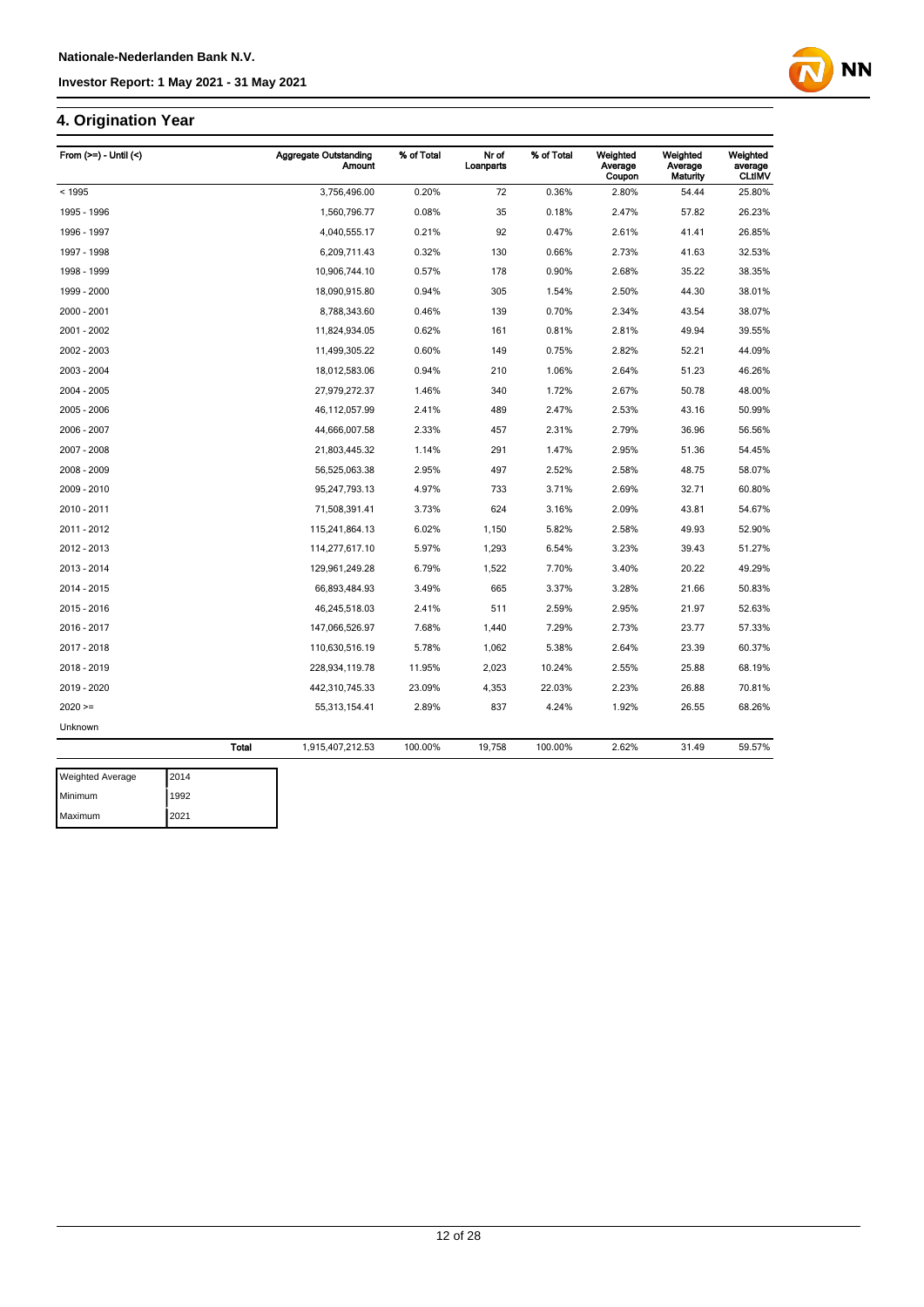# **NN**

## **5. Seasoning**

| From $(>=)$ - Until $($ |              | <b>Aggregate Outstanding</b><br>Amount | % of Total | Nr of<br>Loanparts | % of Total | Weighted<br>Average<br>Coupon | Weighted<br>Average<br>Maturity | Weighted<br>average<br><b>CLtIMV</b> |
|-------------------------|--------------|----------------------------------------|------------|--------------------|------------|-------------------------------|---------------------------------|--------------------------------------|
| 1 Year                  |              | 20,029,719.45                          | 1.05%      | 370                | 1.87%      | 2.04%                         | 26.44                           | 67.45%                               |
| 1 Year - 2 Years        |              | 348,979,149.28                         | 18.22%     | 3,598              | 18.21%     | 2.05%                         | 26.94                           | 70.97%                               |
| 2 Years - 3 Years       |              | 258,024,837.97                         | 13.47%     | 2,381              | 12.05%     | 2.57%                         | 26.38                           | 69.15%                               |
| 3 Years - 4 Years       |              | 136,028,713.01                         | 7.10%      | 1,218              | 6.16%      | 2.59%                         | 25.06                           | 66.32%                               |
| 4 Years - 5 Years       |              | 182,642,184.03                         | 9.54%      | 1,726              | 8.74%      | 2.67%                         | 23.68                           | 58.73%                               |
| 5 Years - 6 Years       |              | 65,397,209.80                          | 3.41%      | 732                | 3.70%      | 2.87%                         | 22.50                           | 53.74%                               |
| 6 Years - 7 Years       |              | 56,899,244.91                          | 2.97%      | 568                | 2.87%      | 3.18%                         | 22.09                           | 51.92%                               |
| 7 Years - 8 Years       |              | 108,271,655.19                         | 5.65%      | 1,180              | 5.97%      | 3.32%                         | 21.07                           | 49.47%                               |
| 8 Years - 9 Years       |              | 120,211,602.48                         | 6.28%      | 1,411              | 7.14%      | 3.50%                         | 26.90                           | 50.67%                               |
| 9 Years - 10 Years      |              | 101,492,740.14                         | 5.30%      | 1,111              | 5.62%      | 2.74%                         | 49.08                           | 52.21%                               |
| 10 Years - 11 Years     |              | 102,767,454.05                         | 5.37%      | 948                | 4.80%      | 2.33%                         | 49.61                           | 52.72%                               |
| 11 Years - 12 Years     |              | 64,331,474.48                          | 3.36%      | 532                | 2.69%      | 2.28%                         | 36.25                           | 58.43%                               |
| 12 Years - 13 Years     |              | 97,781,987.23                          | 5.11%      | 758                | 3.84%      | 2.73%                         | 38.17                           | 60.09%                               |
| 13 Years - 14 Years     |              | 26,929,290.06                          | 1.41%      | 312                | 1.58%      | 2.66%                         | 51.88                           | 57.98%                               |
| 14 Years - 15 Years     |              | 31,061,800.08                          | 1.62%      | 365                | 1.85%      | 2.93%                         | 41.89                           | 55.59%                               |
| 15 Years - 16 Years     |              | 52,917,800.62                          | 2.76%      | 499                | 2.53%      | 2.64%                         | 37.69                           | 54.33%                               |
| 16 Years - 17 Years     |              | 33,561,291.85                          | 1.75%      | 419                | 2.12%      | 2.63%                         | 49.03                           | 48.28%                               |
| 17 Years - 18 Years     |              | 25,414,770.37                          | 1.33%      | 288                | 1.46%      | 2.51%                         | 52.69                           | 47.38%                               |
| 18 Years - 19 Years     |              | 12, 161, 512.60                        | 0.63%      | 162                | 0.82%      | 2.82%                         | 49.36                           | 45.08%                               |
| 19 Years - 20 Years     |              | 11,174,073.49                          | 0.58%      | 148                | 0.75%      | 2.90%                         | 50.73                           | 41.00%                               |
| 20 Years - 21 Years     |              | 10,629,087.25                          | 0.55%      | 160                | 0.81%      | 2.55%                         | 47.04                           | 37.31%                               |
| 21 Years - 22 Years     |              | 12,656,479.96                          | 0.66%      | 213                | 1.08%      | 2.52%                         | 47.95                           | 38.59%                               |
| 22 Years - 23 Years     |              | 16,493,566.27                          | 0.86%      | 258                | 1.31%      | 2.52%                         | 37.77                           | 39.15%                               |
| 23 Years - 24 Years     |              | 7,473,839.78                           | 0.39%      | 145                | 0.73%      | 2.76%                         | 39.05                           | 35.40%                               |
| 24 Years - 25 Years     |              | 5,158,581.87                           | 0.27%      | 102                | 0.52%      | 2.65%                         | 40.64                           | 29.99%                               |
| 25 Years - 26 Years     |              | 2,501,692.67                           | 0.13%      | 65                 | 0.33%      | 2.53%                         | 48.87                           | 24.75%                               |
| 26 Years - 27 Years     |              | 1,716,818.92                           | 0.09%      | 32                 | 0.16%      | 2.32%                         | 68.45                           | 20.98%                               |
| 27 Years - 28 Years     |              | 1,425,587.72                           | 0.07%      | 35                 | 0.18%      | 3.11%                         | 52.11                           | 24.99%                               |
| 28 Years - 29 Years     |              | 770,683.75                             | 0.04%      | 15                 | 0.08%      | 3.36%                         | 33.74                           | 28.51%                               |
| 29 Years - 30 Years     |              | 502,363.25                             | 0.03%      | $\overline{7}$     | 0.04%      | 2.22%                         | 66.94                           | 40.22%                               |
| $30$ Years $>=$         |              |                                        |            |                    |            |                               |                                 |                                      |
| Unknown                 |              |                                        |            |                    |            |                               |                                 |                                      |
|                         | <b>Total</b> | 1,915,407,212.53                       | 100.00%    | 19,758             | 100.00%    | 2.62%                         | 31.49                           | 59.57%                               |
| <b>Weighted Average</b> | 7 Years      |                                        |            |                    |            |                               |                                 |                                      |
| Minimum                 | 0 Years      |                                        |            |                    |            |                               |                                 |                                      |

Maximum 29 Years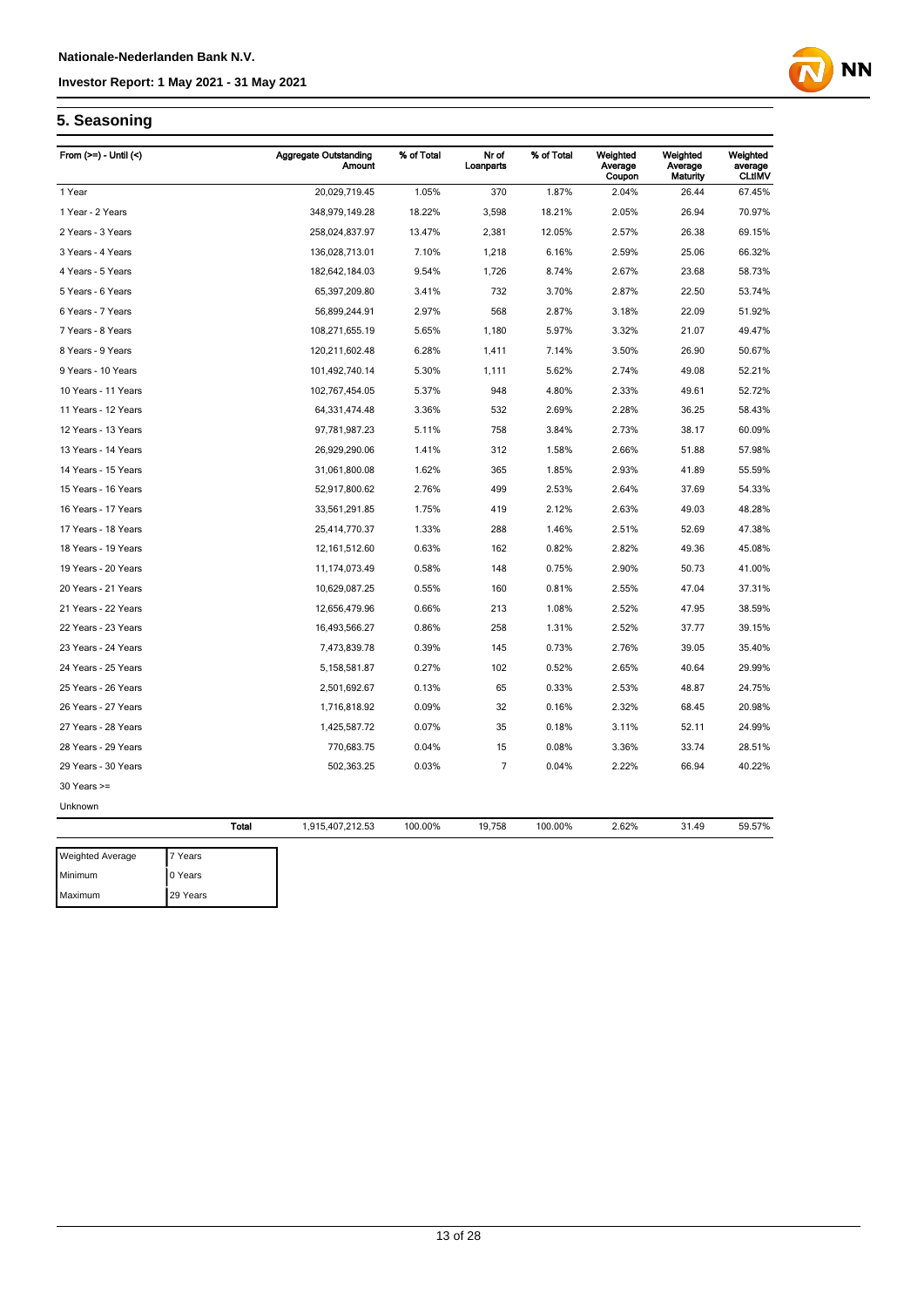## **6. Legal Maturity**

| From $(>=) -$ Until $($ |              | <b>Aggregate Outstanding</b><br><b>Amount</b> | % of Total | Nr of<br>Loanparts | % of Total | Weighted<br>Average<br>Coupon | Weighted<br>Average<br>Maturity | Weighted<br>average<br><b>CLtIMV</b> |
|-------------------------|--------------|-----------------------------------------------|------------|--------------------|------------|-------------------------------|---------------------------------|--------------------------------------|
| 2015 - 2020             |              |                                               |            |                    |            |                               |                                 |                                      |
| 2020 - 2025             |              | 9,047,512.65                                  | 0.47%      | 224                | 1.13%      | 2.68%                         | 2.16                            | 39.95%                               |
| 2025 - 2030             |              | 40,197,585.07                                 | 2.10%      | 752                | 3.81%      | 2.76%                         | 6.69                            | 43.20%                               |
| 2030 - 2035             |              | 123,924,967.90                                | 6.47%      | 1,617              | 8.18%      | 3.02%                         | 11.32                           | 49.83%                               |
| 2035 - 2040             |              | 229,624,709.89                                | 11.99%     | 2,057              | 10.41%     | 2.83%                         | 16.28                           | 59.55%                               |
| 2040 - 2045             |              | 327,764,896.06                                | 17.11%     | 3,244              | 16.42%     | 3.00%                         | 21.50                           | 55.65%                               |
| 2045 - 2050             |              | 838,675,626.21                                | 43.79%     | 7,593              | 38.43%     | 2.42%                         | 26.95                           | 67.20%                               |
| 2050 - 2055             |              | 39,306,553.73                                 | 2.05%      | 607                | 3.07%      | 1.71%                         | 28.96                           | 68.88%                               |
| 2055 - 2060             |              |                                               |            |                    |            |                               |                                 |                                      |
| 2060 - 2065             |              |                                               |            |                    |            |                               |                                 |                                      |
| 2065 - 2070             |              |                                               |            |                    |            |                               |                                 |                                      |
| 2070 - 2075             |              |                                               |            |                    |            |                               |                                 |                                      |
| 2075 - 2080             |              |                                               |            |                    |            |                               |                                 |                                      |
| 2080 - 2085             |              |                                               |            |                    |            |                               |                                 |                                      |
| 2085 - 2090             |              |                                               |            |                    |            |                               |                                 |                                      |
| 2090 - 2095             |              |                                               |            |                    |            |                               |                                 |                                      |
| 2095 - 2100             |              | 306,865,361.02                                | 16.02%     | 3,664              | 18.54%     | 2.54%                         | 78.50                           | 48.38%                               |
| $2100 =$                |              |                                               |            |                    |            |                               |                                 |                                      |
| Unknown                 |              |                                               |            |                    |            |                               |                                 |                                      |
|                         | <b>Total</b> | 1,915,407,212.53                              | 100.00%    | 19,758             | 100.00%    | 2.62%                         | 31.49                           | 59.57%                               |

**NN** 

| <b>Weighted Average</b> | 2052 |
|-------------------------|------|
| Minimum                 | 2021 |
| Maximum                 | 2099 |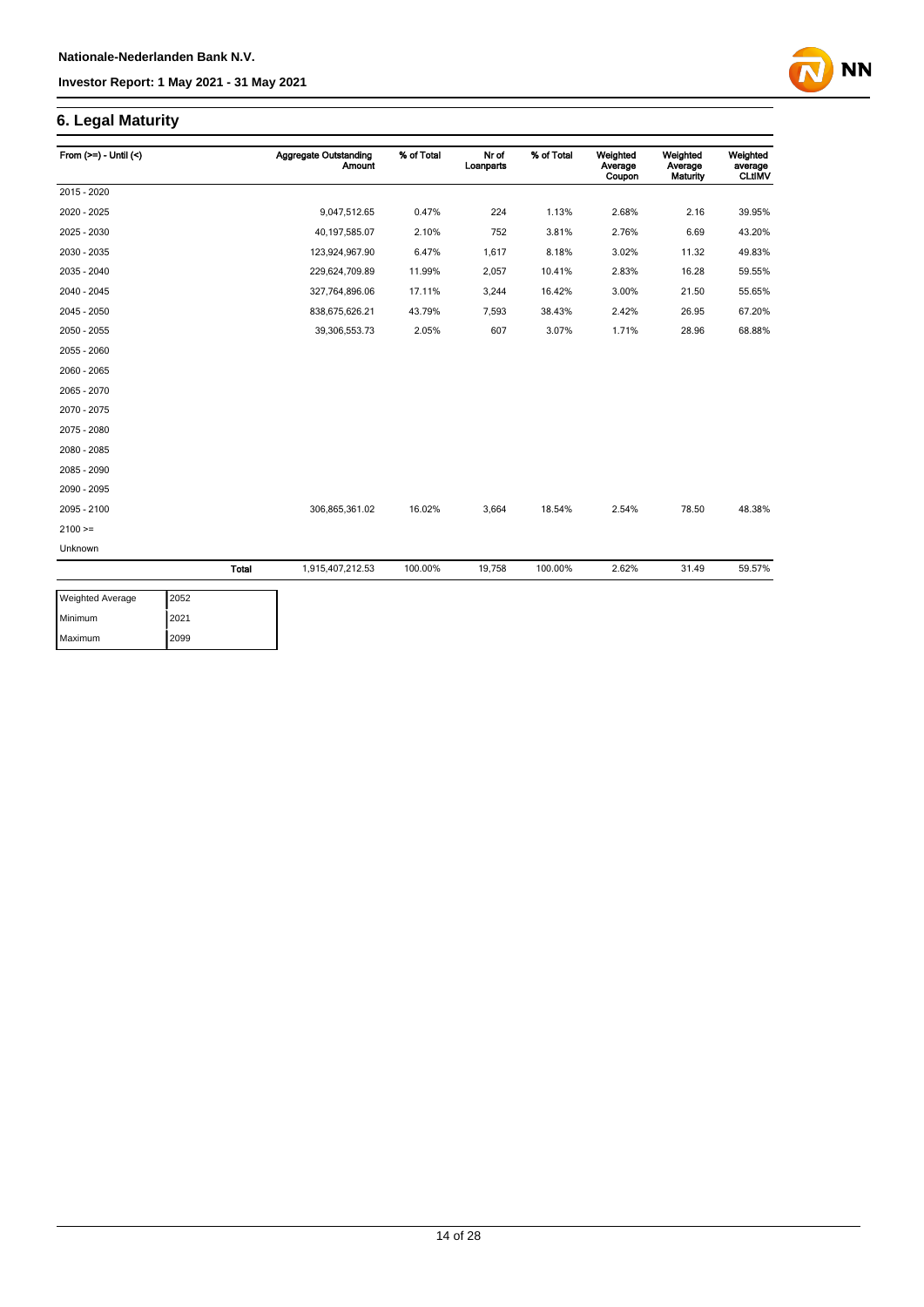## **7. Remaining Tenor**

Maximum 79 Years

| From $(>=)$ - Until $($ |              | <b>Aggregate Outstanding</b><br>Amount | % of Total | Nr of<br>Loanparts | % of Total | Weighted<br>Average<br>Coupon | Weighted<br>Average<br>Maturity | Weighted<br>average<br><b>CLtIMV</b> |
|-------------------------|--------------|----------------------------------------|------------|--------------------|------------|-------------------------------|---------------------------------|--------------------------------------|
| < 0 Year                |              |                                        |            |                    |            |                               |                                 |                                      |
| 0 Year - 1 Year         |              | 1,722,192.39                           | 0.09%      | 44                 | 0.22%      | 2.38%                         | 0.52                            | 41.14%                               |
| 1 Year - 2 Years        |              | 1,577,960.86                           | 0.08%      | 47                 | 0.24%      | 2.67%                         | 1.40                            | 35.53%                               |
| 2 Years - 3 Years       |              | 3,389,474.55                           | 0.18%      | 80                 | 0.40%      | 2.70%                         | 2.56                            | 38.67%                               |
| 3 Years - 4 Years       |              | 3,222,151.48                           | 0.17%      | 79                 | 0.40%      | 2.86%                         | 3.41                            | 44.21%                               |
| 4 Years - 5 Years       |              | 4,070,778.81                           | 0.21%      | 100                | 0.51%      | 2.76%                         | 4.42                            | 44.30%                               |
| 5 Years - 6 Years       |              | 6,711,051.77                           | 0.35%      | 136                | 0.69%      | 2.80%                         | 5.47                            | 40.21%                               |
| 6 Years - 7 Years       |              | 8,915,302.62                           | 0.47%      | 163                | 0.82%      | 2.86%                         | 6.47                            | 41.79%                               |
| 7 Years - 8 Years       |              | 12,066,126.86                          | 0.63%      | 192                | 0.97%      | 2.75%                         | 7.52                            | 45.42%                               |
| 8 Years - 9 Years       |              | 11,825,230.10                          | 0.62%      | 197                | 1.00%      | 2.64%                         | 8.44                            | 44.12%                               |
| 9 Years - 10 Years      |              | 22,246,364.71                          | 1.16%      | 313                | 1.58%      | 2.77%                         | 9.55                            | 46.38%                               |
| 10 Years - 11 Years     |              | 25,803,884.37                          | 1.35%      | 350                | 1.77%      | 3.04%                         | 10.46                           | 49.63%                               |
| 11 Years - 12 Years     |              | 24,640,490.53                          | 1.29%      | 329                | 1.67%      | 3.41%                         | 11.50                           | 48.64%                               |
| 12 Years - 13 Years     |              | 28,976,529.71                          | 1.51%      | 335                | 1.70%      | 3.03%                         | 12.48                           | 52.69%                               |
| 13 Years - 14 Years     |              | 31,845,493.06                          | 1.66%      | 390                | 1.97%      | 2.80%                         | 13.49                           | 53.60%                               |
| 14 Years - 15 Years     |              | 53,252,132.02                          | 2.78%      | 476                | 2.41%      | 2.73%                         | 14.47                           | 56.75%                               |
| 15 Years - 16 Years     |              | 33,759,047.20                          | 1.76%      | 355                | 1.80%      | 3.10%                         | 15.38                           | 56.24%                               |
| 16 Years - 17 Years     |              | 22,968,131.86                          | 1.20%      | 236                | 1.19%      | 3.08%                         | 16.45                           | 57.52%                               |
| 17 Years - 18 Years     |              | 68,295,762.95                          | 3.57%      | 546                | 2.76%      | 2.84%                         | 17.53                           | 62.69%                               |
| 18 Years - 19 Years     |              | 54, 166, 346. 94                       | 2.83%      | 425                | 2.15%      | 2.51%                         | 18.38                           | 63.25%                               |
| 19 Years - 20 Years     |              | 43,312,554.25                          | 2.26%      | 369                | 1.87%      | 2.38%                         | 19.46                           | 60.97%                               |
| 20 Years - 21 Years     |              | 35,471,094.45                          | 1.85%      | 345                | 1.75%      | 2.74%                         | 20.42                           | 59.85%                               |
| 21 Years - 22 Years     |              | 82,470,780.82                          | 4.31%      | 902                | 4.57%      | 3.38%                         | 21.53                           | 54.72%                               |
| 22 Years - 23 Years     |              | 104,856,337.03                         | 5.47%      | 1,087              | 5.50%      | 3.13%                         | 22.38                           | 51.98%                               |
| 23 Years - 24 Years     |              | 64,264,415.57                          | 3.36%      | 585                | 2.96%      | 2.95%                         | 23.38                           | 55.67%                               |
| 24 Years - 25 Years     |              | 59,878,544.24                          | 3.13%      | 596                | 3.02%      | 2.61%                         | 24.52                           | 57.67%                               |
| 25 Years - 26 Years     |              | 161,575,178.96                         | 8.44%      | 1,412              | 7.15%      | 2.62%                         | 25.44                           | 60.23%                               |
| 26 Years - 27 Years     |              | 95, 175, 178. 17                       | 4.97%      | 832                | 4.21%      | 2.52%                         | 26.61                           | 66.96%                               |
| 27 Years - 28 Years     |              | 218,698,061.85                         | 11.42%     | 1,863              | 9.43%      | 2.56%                         | 27.43                           | 70.00%                               |
| 28 Years - 29 Years     |              | 308,764,263.39                         | 16.12%     | 3,012              | 15.24%     | 2.06%                         | 28.32                           | 71.61%                               |
| 29 Years - 30 Years     |              | 14,620,989.99                          | 0.76%      | 298                | 1.51%      | 1.68%                         | 29.47                           | 67.27%                               |
| $30$ Years $>=$         |              | 306,865,361.02                         | 16.02%     | 3,664              | 18.54%     | 2.54%                         | 78.50                           | 48.38%                               |
| Unknown                 |              |                                        |            |                    |            |                               |                                 |                                      |
|                         | <b>Total</b> | 1,915,407,212.53                       | 100.00%    | 19,758             | 100.00%    | 2.62%                         | 31.49                           | 59.57%                               |
| Weighted Average        | 32 Years     |                                        |            |                    |            |                               |                                 |                                      |
| Minimum                 | 0 Years      |                                        |            |                    |            |                               |                                 |                                      |

**NN** 

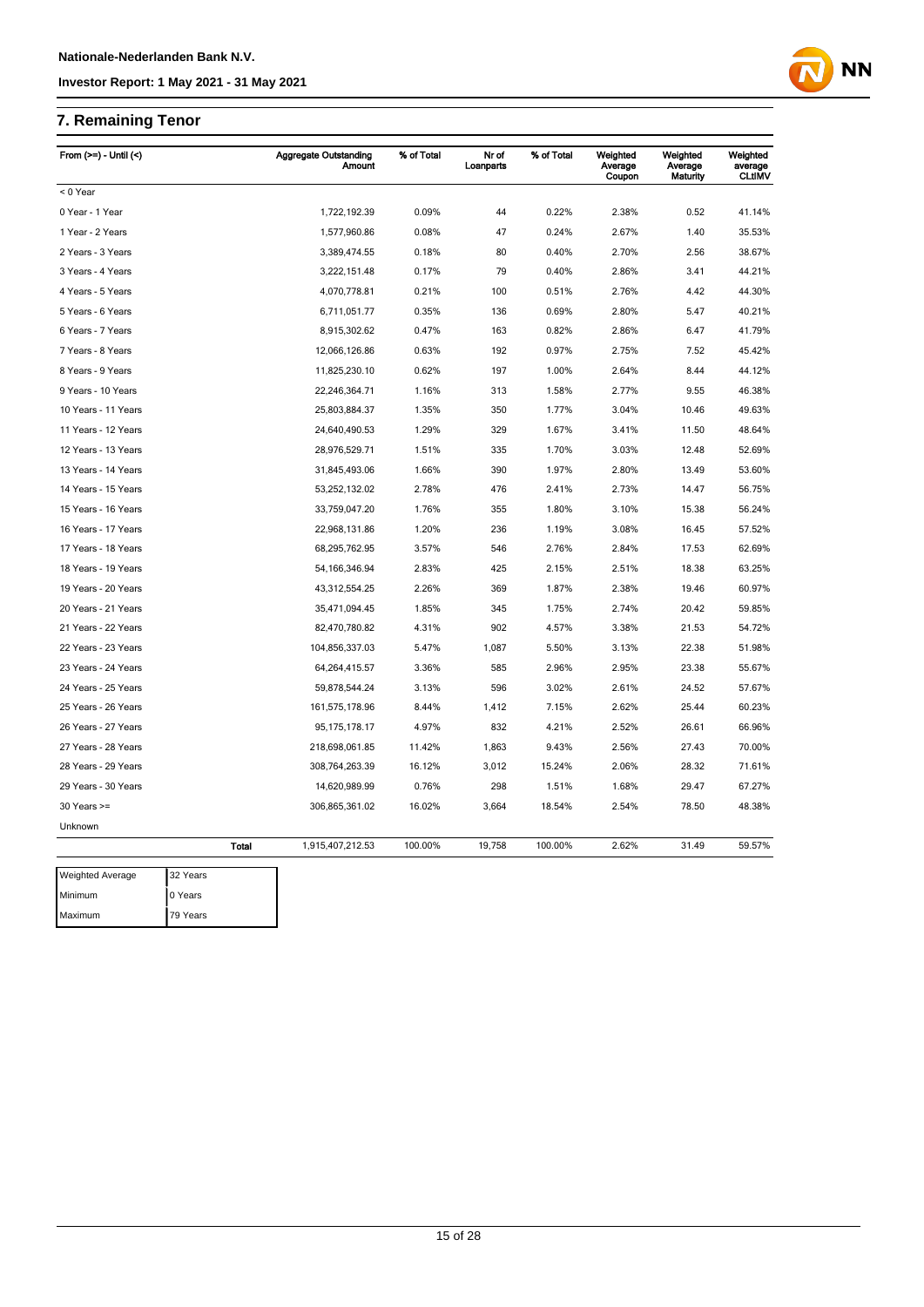

| From $(>)$ - Until $(<=)$ |       | Aggregate Outstanding<br><b>Amount</b> | % of Total | Nr of Loans | % of Total | Weighted<br>Average<br>Coupon | Weighted<br>Average<br>Maturity | Weighted<br>average<br><b>CLtIMV</b> |
|---------------------------|-------|----------------------------------------|------------|-------------|------------|-------------------------------|---------------------------------|--------------------------------------|
| <b>NHG</b>                |       | 526,582,634.93                         | 27.49%     | 3,203       | 36.92%     | 2.52%                         | 27.71                           | 61.58%                               |
| $= 10%$                   |       | 826,209.97                             | 0.04%      | 16          | 0.18%      | 2.15%                         | 45.61                           | 5.44%                                |
| 10% - 20%                 |       | 6,149,837.16                           | 0.32%      | 85          | 0.98%      | 2.52%                         | 50.41                           | 11.18%                               |
| 20% - 30%                 |       | 16,699,522.44                          | 0.87%      | 183         | 2.11%      | 2.52%                         | 46.67                           | 18.60%                               |
| 30% - 40%                 |       | 35,041,405.27                          | 1.83%      | 296         | 3.41%      | 2.63%                         | 43.71                           | 25.20%                               |
| 40% - 50%                 |       | 74,677,968.56                          | 3.90%      | 454         | 5.23%      | 2.61%                         | 41.22                           | 33.65%                               |
| 50% - 60%                 |       | 105,954,223.39                         | 5.53%      | 533         | 6.14%      | 2.69%                         | 38.93                           | 41.85%                               |
| 60% - 70%                 |       | 186,907,188.87                         | 9.76%      | 767         | 8.84%      | 2.66%                         | 34.59                           | 49.93%                               |
| 70% - 80%                 |       | 272,236,121.40                         | 14.21%     | 982         | 11.32%     | 2.66%                         | 33.47                           | 57.63%                               |
| 80% - 90%                 |       | 361,289,475.36                         | 18.86%     | 1,160       | 13.37%     | 2.66%                         | 29.47                           | 66.02%                               |
| 90% - 100%                |       | 329,042,625.18                         | 17.18%     | 996         | 11.48%     | 2.65%                         | 29.28                           | 74.72%                               |
| 100% - 110%               |       |                                        |            |             |            |                               |                                 |                                      |
| 110% - 120%               |       |                                        |            |             |            |                               |                                 |                                      |
| 120% - 130%               |       |                                        |            |             |            |                               |                                 |                                      |
| 130% - 140%               |       |                                        |            |             |            |                               |                                 |                                      |
| 140% - 150%               |       |                                        |            |             |            |                               |                                 |                                      |
| $150\% >$                 |       |                                        |            |             |            |                               |                                 |                                      |
| Unknown                   |       |                                        |            |             |            |                               |                                 |                                      |
|                           | Total | 1,915,407,212.53                       | 100.00%    | 8,675       | 100.00%    | 2.62%                         | 31.49                           | 59.57%                               |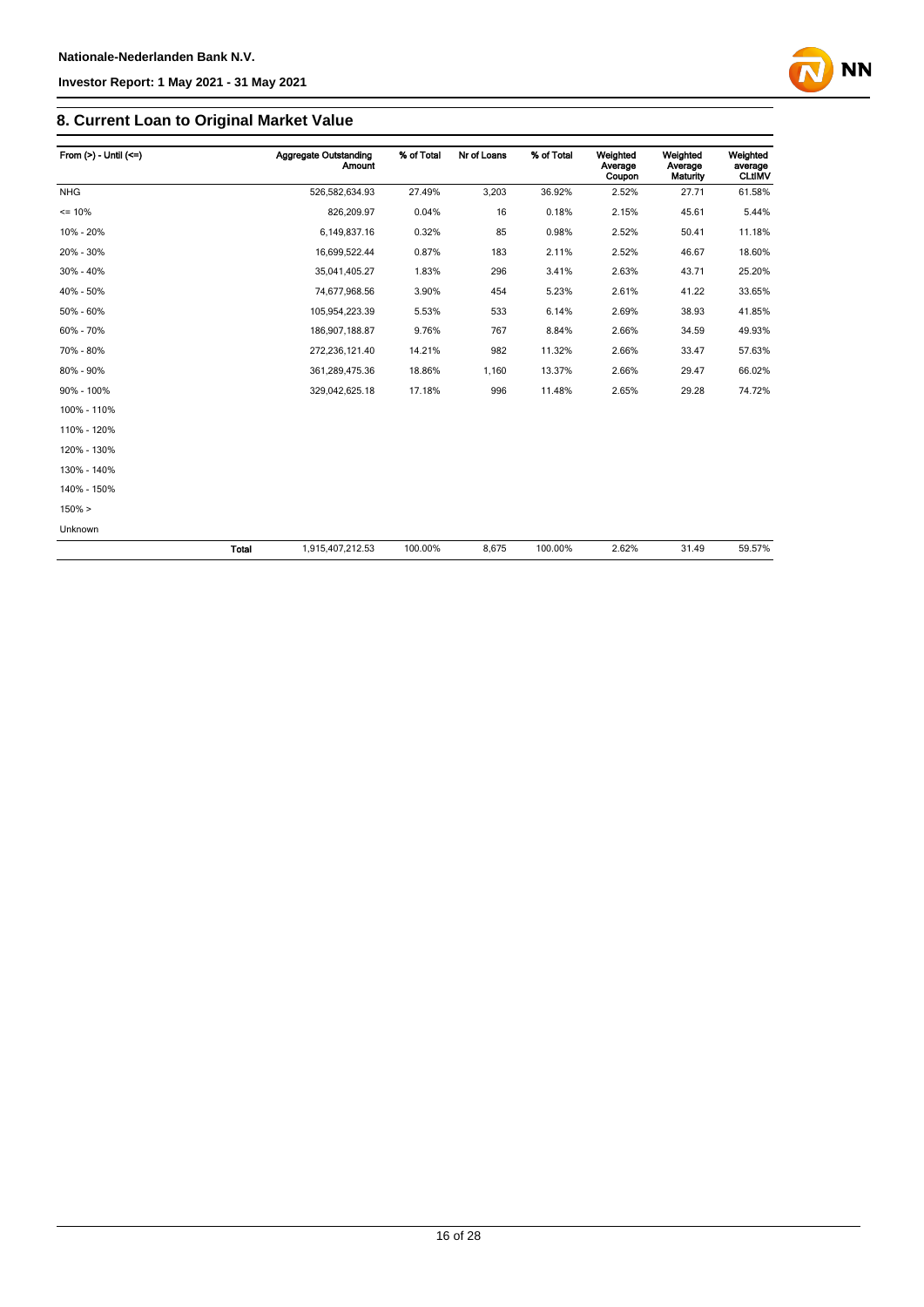

| From $(>)$ - Until $(<=)$ |              | Aggregate Outstanding<br><b>Amount</b> | % of Total | Nr of Loans | % of Total | Weighted<br>Average<br>Coupon | Weighted<br>Average<br>Maturity | Weighted<br>average<br><b>CLtIMV</b> |
|---------------------------|--------------|----------------------------------------|------------|-------------|------------|-------------------------------|---------------------------------|--------------------------------------|
| <b>NHG</b>                |              | 526,582,634.93                         | 27.49%     | 3,203       | 36.92%     | 2.52%                         | 27.71                           | 61.58%                               |
| $= 10%$                   |              | 3,958,878.53                           | 0.21%      | 61          | 0.70%      | 2.35%                         | 57.43                           | 7.69%                                |
| 10% - 20%                 |              | 24,647,287.54                          | 1.29%      | 285         | 3.29%      | 2.52%                         | 53.61                           | 15.67%                               |
| 20% - 30%                 |              | 54,521,681.57                          | 2.85%      | 441         | 5.08%      | 2.69%                         | 43.42                           | 25.52%                               |
| 30% - 40%                 |              | 108,575,361.04                         | 5.67%      | 599         | 6.90%      | 2.66%                         | 40.29                           | 35.48%                               |
| 40% - 50%                 |              | 190,743,882.95                         | 9.96%      | 818         | 9.43%      | 2.79%                         | 35.06                           | 45.36%                               |
| 50% - 60%                 |              | 291,241,443.83                         | 15.21%     | 1,053       | 12.14%     | 2.70%                         | 34.26                           | 55.37%                               |
| 60 % - 70 %               |              | 326,673,395.16                         | 17.06%     | 1,076       | 12.40%     | 2.66%                         | 30.01                           | 64.85%                               |
| 70% - 80%                 |              | 272,634,729.88                         | 14.23%     | 806         | 9.29%      | 2.63%                         | 28.28                           | 74.64%                               |
| 80% - 90%                 |              | 110,261,582.24                         | 5.76%      | 319         | 3.68%      | 2.37%                         | 27.93                           | 83.30%                               |
| 90% - 100%                |              | 5,566,334.86                           | 0.29%      | 14          | 0.16%      | 2.61%                         | 30.23                           | 92.59%                               |
| 100% - 110%               |              |                                        |            |             |            |                               |                                 |                                      |
| 110% - 120%               |              |                                        |            |             |            |                               |                                 |                                      |
| 120% - 130%               |              |                                        |            |             |            |                               |                                 |                                      |
| 130% - 140%               |              |                                        |            |             |            |                               |                                 |                                      |
| 140% - 150%               |              |                                        |            |             |            |                               |                                 |                                      |
| 150% >                    |              |                                        |            |             |            |                               |                                 |                                      |
| Unknown                   |              |                                        |            |             |            |                               |                                 |                                      |
|                           | <b>Total</b> | 1,915,407,212.53                       | 100.00%    | 8,675       | 100.00%    | 2.62%                         | 31.49                           | 59.57%                               |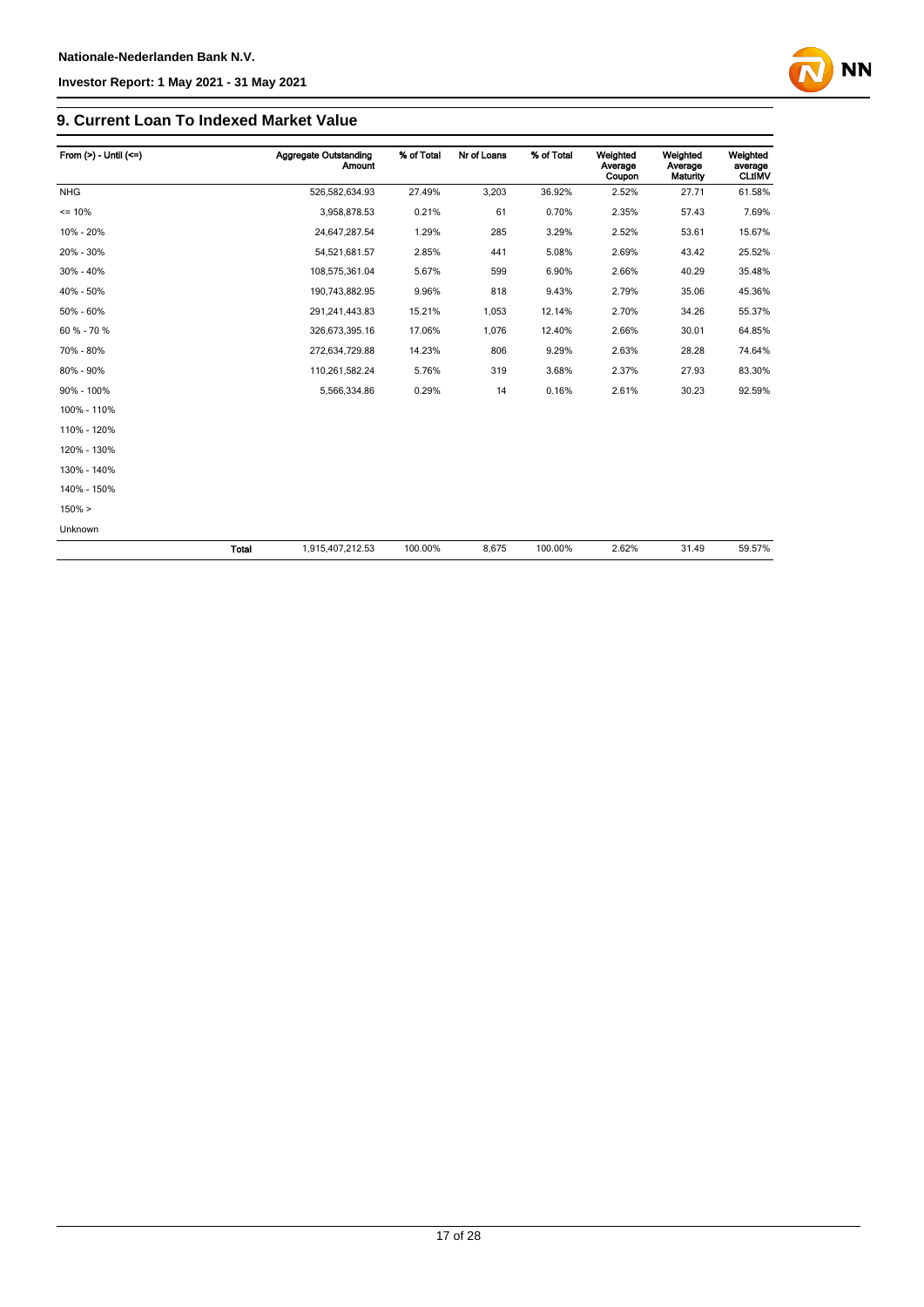

## **10. Loanpart Coupon (interest rate bucket)**

| From $(>) -$ Until $(<=)$ |              | <b>Aggregate Outstanding</b><br><b>Amount</b> | % of Total | Nr of<br>Loanparts | % of Total | Weighted<br>Average<br>Coupon | Weighted<br>Average<br>Maturity | Weighted<br>average<br><b>CLtIMV</b> |
|---------------------------|--------------|-----------------------------------------------|------------|--------------------|------------|-------------------------------|---------------------------------|--------------------------------------|
| $= 0.5%$                  |              |                                               |            |                    |            |                               |                                 |                                      |
| $0.5\% - 1.0\%$           |              | 1,116,040.06                                  | 0.06%      | 15                 | 0.08%      | 0.90%                         | 48.31                           | 43.17%                               |
| $1.0\% - 1.5\%$           |              | 117,882,580.60                                | 6.15%      | 1,512              | 7.65%      | 1.35%                         | 35.85                           | 51.86%                               |
| $1.5\% - 2.0\%$           |              | 330.520.102.21                                | 17.26%     | 3,547              | 17.95%     | 1.76%                         | 32.33                           | 63.20%                               |
| $2.0\% - 2.5\%$           |              | 463,036,356.34                                | 24.17%     | 4,861              | 24.60%     | 2.27%                         | 32.27                           | 61.61%                               |
| $2.5\% - 3.0\%$           |              | 608,575,911.09                                | 31.77%     | 5,555              | 28.12%     | 2.76%                         | 31.18                           | 61.13%                               |
| $3.0\% - 3.5\%$           |              | 172,445,211.78                                | 9.00%      | 1.660              | 8.40%      | 3.20%                         | 33.66                           | 57.70%                               |
| $3.5\% - 4.0\%$           |              | 60,236,935.69                                 | 3.14%      | 629                | 3.18%      | 3.75%                         | 29.91                           | 53.43%                               |
| $4.0\% - 4.5\%$           |              | 66,637,910.42                                 | 3.48%      | 784                | 3.97%      | 4.18%                         | 25.28                           | 49.42%                               |
| $4.5\% - 5.0\%$           |              | 46.235.046.91                                 | 2.41%      | 589                | 2.98%      | 4.78%                         | 22.32                           | 52.25%                               |
| $5.0\% - 5.5\%$           |              | 34,237,332.10                                 | 1.79%      | 417                | 2.11%      | 5.25%                         | 22.63                           | 51.25%                               |
| $5.5\% - 6.0\%$           |              | 11,211,250.51                                 | 0.59%      | 141                | 0.71%      | 5.74%                         | 20.39                           | 47.72%                               |
| $6.0\% - 6.5\%$           |              | 3,100,663.50                                  | 0.16%      | 43                 | 0.22%      | 6.23%                         | 29.19                           | 48.02%                               |
| $6.5\% - 7.0\%$           |              | 150,543.65                                    | 0.01%      | 4                  | 0.02%      | 6.59%                         | 57.59                           | 19.78%                               |
| $7.0\% >$                 |              | 21,327.67                                     | 0.00%      | 1                  | 0.01%      | 7.30%                         | 78.50                           | 10.59%                               |
| Unknown                   |              |                                               |            |                    |            |                               |                                 |                                      |
|                           | <b>Total</b> | 1,915,407,212.53                              | 100.00%    | 19,758             | 100.00%    | 2.62%                         | 31.49                           | 59.57%                               |

| <b>Weighted Average</b> | 2.6% |
|-------------------------|------|
| Minimum                 | 0.8% |
| Maximum                 | 7.3% |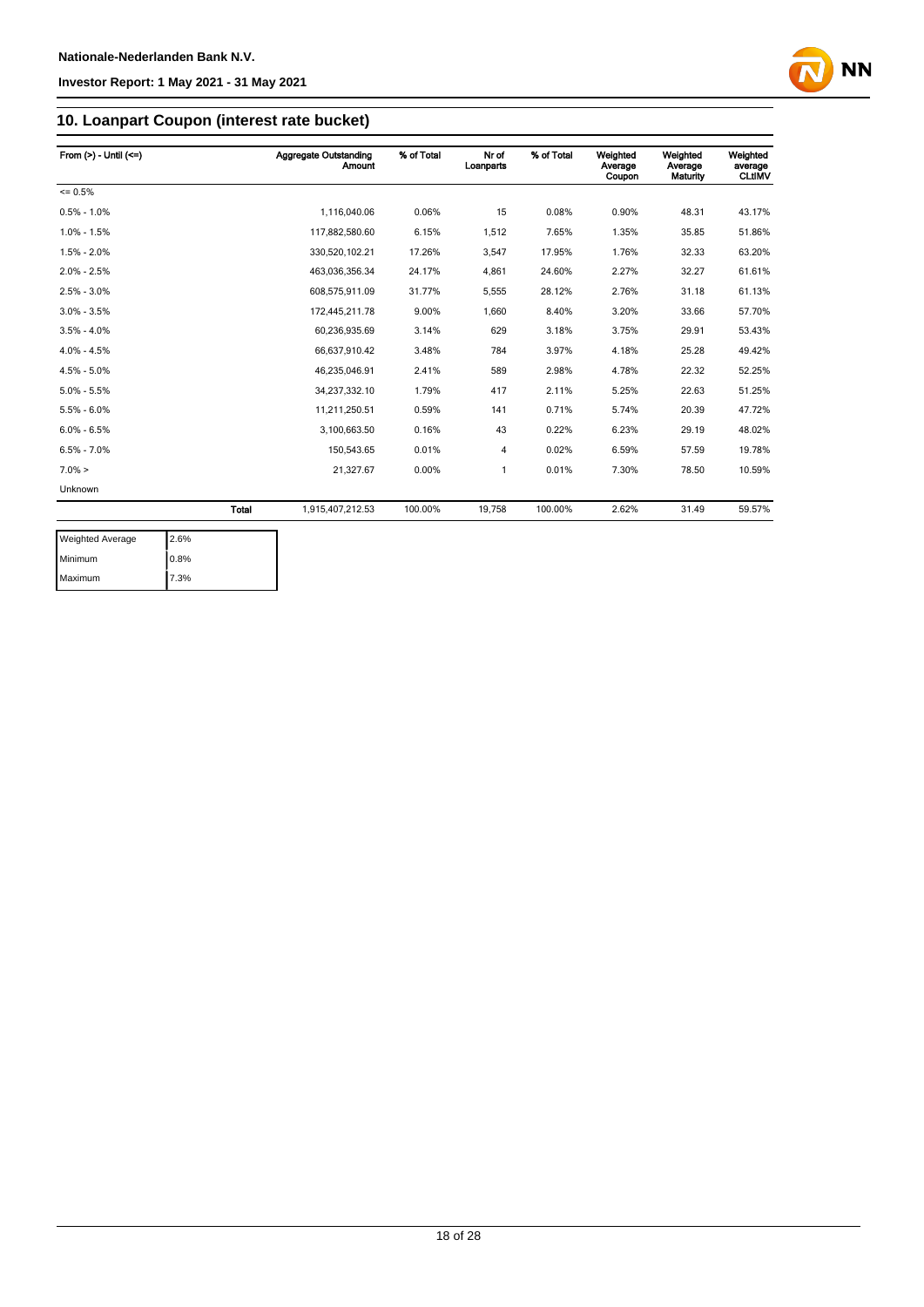Maximum 30 year(s)

#### **Investor Report: 1 May 2021 - 31 May 2021**

## **11. Remaining Interest Rate Fixed Period**

| From $(>=) -$ Until $($     |              | <b>Aggregate Outstanding</b><br>Amount | % of Total | Nr of<br>Loanparts | % of Total | Weighted<br>Average<br>Coupon | Weighted<br>Average<br>Maturity | Weighted<br>average<br><b>CLtIMV</b> |
|-----------------------------|--------------|----------------------------------------|------------|--------------------|------------|-------------------------------|---------------------------------|--------------------------------------|
| $<$ 1 year(s)               |              | 95,954,076.20                          | 5.01%      | 1,214              | 6.14%      | 2.07%                         | 38.15                           | 51.14%                               |
| 1 year(s) - $2$ year(s)     |              | 61,105,528.40                          | 3.19%      | 775                | 3.92%      | 3.73%                         | 28.61                           | 51.25%                               |
| $2$ year(s) - $3$ year(s)   |              | 70,874,520.31                          | 3.70%      | 905                | 4.58%      | 3.72%                         | 25.09                           | 49.47%                               |
| $3$ year(s) - 4 year(s)     |              | 47,789,884.20                          | 2.50%      | 607                | 3.07%      | 3.19%                         | 31.49                           | 49.78%                               |
| 4 year(s) - 5 year(s)       |              | 55,981,660.89                          | 2.92%      | 749                | 3.79%      | 2.67%                         | 40.41                           | 49.07%                               |
| $5$ year(s) - 6 year(s)     |              | 86,686,540.91                          | 4.53%      | 986                | 4.99%      | 2.69%                         | 37.93                           | 52.51%                               |
| $6$ year(s) - 7 year(s)     |              | 78,321,220.68                          | 4.09%      | 919                | 4.65%      | 2.53%                         | 32.42                           | 56.89%                               |
| $7$ year(s) - 8 year(s)     |              | 106,834,082.36                         | 5.58%      | 1,062              | 5.38%      | 2.47%                         | 29.74                           | 61.07%                               |
| $8$ year(s) - $9$ year(s)   |              | 200,407,994.37                         | 10.46%     | 1,855              | 9.39%      | 1.94%                         | 32.38                           | 64.24%                               |
| $9$ year(s) - 10 year(s)    |              | 84,044,663.34                          | 4.39%      | 927                | 4.69%      | 2.36%                         | 36.17                           | 52.89%                               |
| 10 year(s) - 11 year(s)     |              | 59,548,997.58                          | 3.11%      | 661                | 3.35%      | 2.88%                         | 33.71                           | 53.84%                               |
| 11 year(s) - $12$ year(s)   |              | 35, 106, 771.89                        | 1.83%      | 413                | 2.09%      | 3.80%                         | 27.04                           | 53.26%                               |
| 12 year(s) - 13 year(s)     |              | 27,629,992.64                          | 1.44%      | 288                | 1.46%      | 2.98%                         | 26.23                           | 60.25%                               |
| 13 year(s) - $14$ year(s)   |              | 42,005,911.84                          | 2.19%      | 443                | 2.24%      | 2.60%                         | 27.65                           | 58.89%                               |
| 14 year(s) - 15 year(s)     |              | 56,304,213.65                          | 2.94%      | 549                | 2.78%      | 2.88%                         | 29.14                           | 55.56%                               |
| 15 year(s) - 16 year(s)     |              | 146,357,493.09                         | 7.64%      | 1,276              | 6.46%      | 2.90%                         | 28.76                           | 58.23%                               |
| 16 year(s) - $17$ year(s)   |              | 104,951,377.02                         | 5.48%      | 895                | 4.53%      | 2.85%                         | 31.29                           | 64.04%                               |
| 17 year(s) - 18 year(s)     |              | 205,274,916.26                         | 10.72%     | 1,740              | 8.81%      | 2.74%                         | 29.14                           | 67.63%                               |
| 18 year(s) - 19 year(s)     |              | 251,054,301.45                         | 13.11%     | 2,474              | 12.52%     | 2.25%                         | 30.22                           | 67.25%                               |
| 19 year(s) - 20 year(s)     |              | 67,433,562.61                          | 3.52%      | 688                | 3.48%      | 2.16%                         | 35.84                           | 60.92%                               |
| 20 year(s) - 21 year(s)     |              | 177,161.95                             | 0.01%      | 3                  | 0.02%      | 2.67%                         | 23.69                           | 43.36%                               |
| $21$ year(s) - $22$ year(s) |              | 179,351.90                             | 0.01%      | $\overline{4}$     | 0.02%      | 2.73%                         | 21.48                           | 38.96%                               |
| $22$ year(s) - $23$ year(s) |              | 1,367,124.07                           | 0.07%      | 17                 | 0.09%      | 2.71%                         | 22.49                           | 56.92%                               |
| $23$ year(s) - $24$ year(s) |              | 1,774,999.66                           | 0.09%      | 13                 | 0.07%      | 3.23%                         | 23.34                           | 50.84%                               |
| $24$ year(s) - $25$ year(s) |              | 1,303,101.52                           | 0.07%      | 15                 | 0.08%      | 2.55%                         | 24.85                           | 56.24%                               |
| $25$ year(s) - $26$ year(s) |              | 3,865,340.81                           | 0.20%      | 31                 | 0.16%      | 2.87%                         | 25.81                           | 56.95%                               |
| 26 year(s) - 27 year(s)     |              | 2,532,617.02                           | 0.13%      | 15                 | 0.08%      | 2.81%                         | 26.74                           | 66.27%                               |
| 27 year(s) - 28 year(s)     |              | 8,926,770.13                           | 0.47%      | 65                 | 0.33%      | 2.77%                         | 27.51                           | 74.40%                               |
| 28 year(s) - 29 year(s)     |              | 10,338,537.21                          | 0.54%      | 145                | 0.73%      | 2.53%                         | 27.97                           | 70.41%                               |
| $29$ year(s) - 30 year(s)   |              | 1,274,498.57                           | 0.07%      | 24                 | 0.12%      | 2.11%                         | 35.05                           | 62.96%                               |
| $30$ year(s) $>=$           |              |                                        |            |                    |            |                               |                                 |                                      |
|                             | <b>Total</b> | 1,915,407,212.53                       | 100.00%    | 19,758             | 100.00%    | 2.62%                         | 31.49                           | 59.57%                               |
| <b>Weighted Average</b>     | 12 year(s)   |                                        |            |                    |            |                               |                                 |                                      |
| Minimum                     |              |                                        |            |                    |            |                               |                                 |                                      |
|                             | year(s)      |                                        |            |                    |            |                               |                                 |                                      |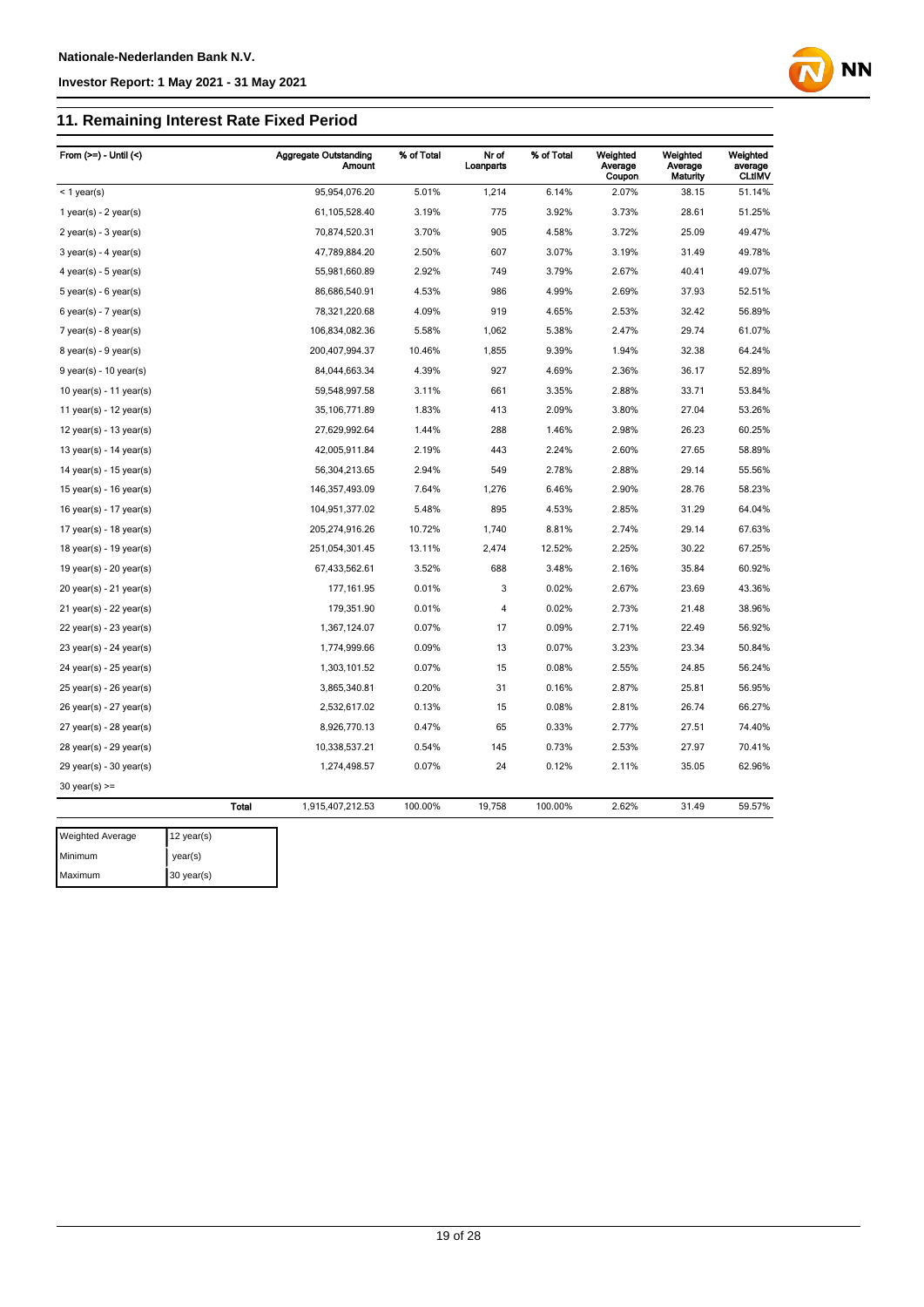

## **12. Interest Payment Type**

|          |       | <b>Aggregate Outstanding</b><br>Amount | % of Total | Nr of<br>Loanparts | % of Total | Weighted<br>Average<br>Coupon | Weighted<br>Average<br>Maturity | Weighted<br>average<br><b>CLtIMV</b> |
|----------|-------|----------------------------------------|------------|--------------------|------------|-------------------------------|---------------------------------|--------------------------------------|
| Fixed    |       | 1.907.744.205.38                       | 99.60%     | 19.576             | 99.08%     | 2.62%                         | 31.49                           | 59.60%                               |
| Floating |       | 7.663.007.15                           | 0.40%      | 182                | 0.92%      | .48%                          | 29.43                           | 52.92%                               |
| Unknown  |       |                                        |            |                    |            |                               |                                 |                                      |
|          | Total | 1.915.407.212.53                       | 100.00%    | 19.758             | 100.00%    | 2.62%                         | 31.49                           | 59.57%                               |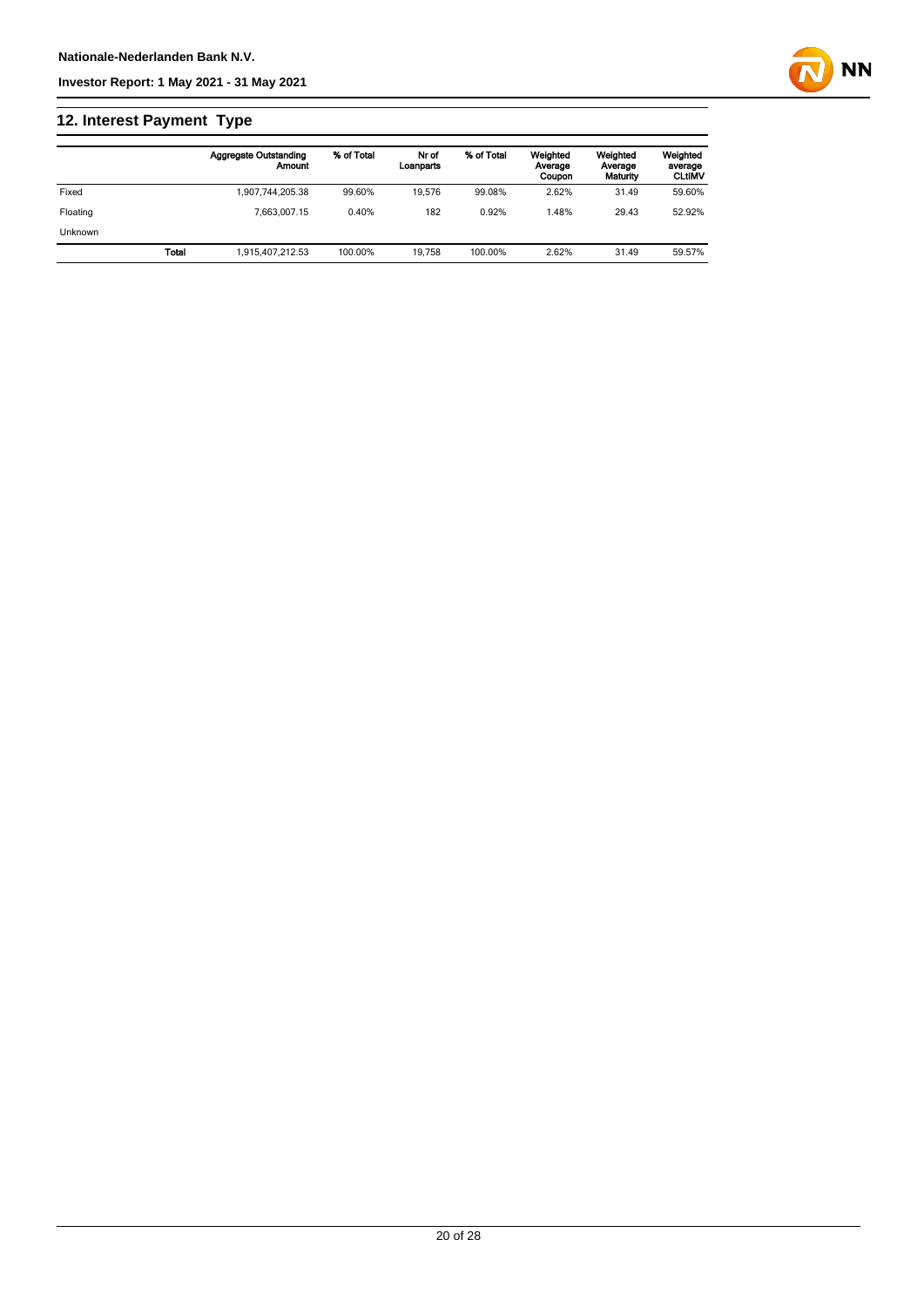

## **13. Property Description**

| Description      |              | <b>Aggregate Outstanding</b><br>Amount | % of Total | Nr of<br><b>Borrowers</b> | % of Total | Weighted<br>Average<br>Coupon | Weighted<br>Average<br>Maturity | Weighted<br>average<br><b>CLtIMV</b> |
|------------------|--------------|----------------------------------------|------------|---------------------------|------------|-------------------------------|---------------------------------|--------------------------------------|
| Flat / Apartment |              | 201,336,030.26                         | 10.51%     | 1.111                     | 12.81%     | 2.38%                         | 32.25                           | 59.72%                               |
| House            |              | 1,700,769,139.68                       | 88.79%     | 7.513                     | 86.61%     | 2.65%                         | 31.36                           | 59.60%                               |
| Shop/House       |              | 13.302.042.59                          | 0.69%      | 51                        | 0.59%      | 2.52%                         | 36.47                           | 53.85%                               |
|                  | <b>Total</b> | 1,915,407,212.53                       | 100.00%    | 8.675                     | 100.00%    | 2.62%                         | 31.49                           | 59.57%                               |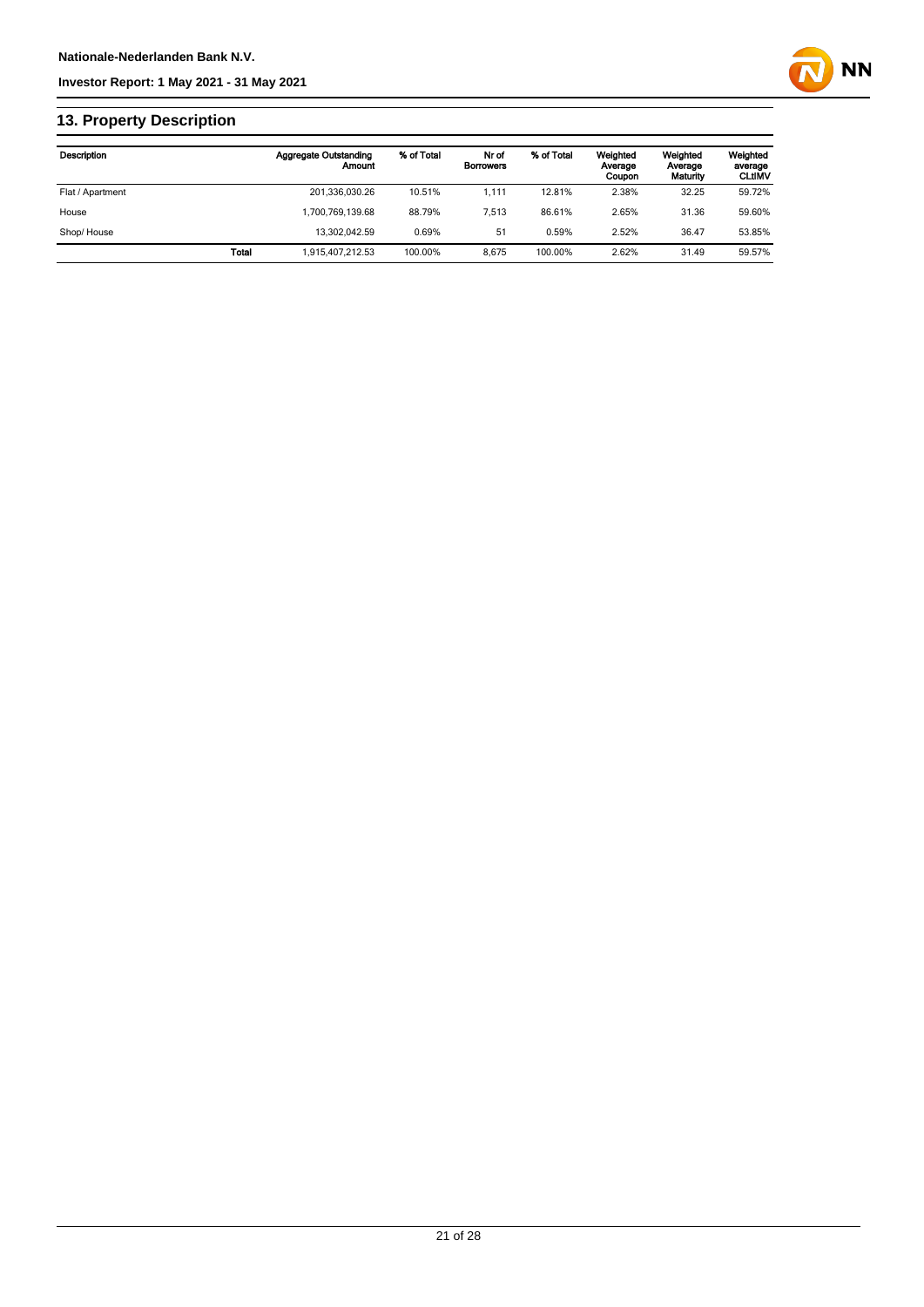

# **14. Geographical Distribution (by province)**

| Province      | <b>Aggregate Outstanding</b><br><b>Amount</b> | % of Total | Nr of<br><b>Borrowers</b> | % of Total | Weighted<br>Average<br>Coupon | Weighted<br>Average<br>Maturity | Weighted<br>average<br><b>CLtIMV</b> |
|---------------|-----------------------------------------------|------------|---------------------------|------------|-------------------------------|---------------------------------|--------------------------------------|
| Drenthe       | 45,255,881.93                                 | 2.36%      | 238                       | 2.74%      | 2.60%                         | 30.34                           | 61.67%                               |
| Utrecht       | 151,459,389.04                                | 7.91%      | 604                       | 6.96%      | 2.63%                         | 31.39                           | 56.65%                               |
| Zeeland       | 42,424,980.97                                 | 2.21%      | 236                       | 2.72%      | 2.76%                         | 31.13                           | 59.74%                               |
| Zuid-Holland  | 523,363,290.74                                | 27.32%     | 2,353                     | 27.12%     | 2.63%                         | 30.95                           | 59.00%                               |
| Flevoland     | 58, 166, 952.45                               | 3.04%      | 281                       | 3.24%      | 2.52%                         | 29.81                           | 61.24%                               |
| Friesland     | 46,975,862.91                                 | 2.45%      | 246                       | 2.84%      | 2.57%                         | 33.95                           | 64.82%                               |
| Gelderland    | 213, 189, 735.81                              | 11.13%     | 940                       | 10.84%     | 2.61%                         | 30.46                           | 61.78%                               |
| Groningen     | 49,079,551.73                                 | 2.56%      | 273                       | 3.15%      | 2.47%                         | 33.81                           | 62.21%                               |
| Limburg       | 78,368,096.24                                 | 4.09%      | 430                       | 4.96%      | 2.65%                         | 30.91                           | 61.93%                               |
| Noord-Brabant | 292,538,784.35                                | 15.27%     | 1,298                     | 14.96%     | 2.67%                         | 31.15                           | 60.78%                               |
| Noord-Holland | 307,726,134.15                                | 16.07%     | 1,234                     | 14.22%     | 2.60%                         | 32.83                           | 55.79%                               |
| Overijssel    | 106,858,552.21                                | 5.58%      | 542                       | 6.25%      | 2.55%                         | 33.14                           | 62.51%                               |
| Unspecified   |                                               |            |                           |            |                               |                                 |                                      |
|               | <b>Total</b><br>1,915,407,212.53              | 100.00%    | 8,675                     | 100.00%    | 2.62%                         | 31.49                           | 59.57%                               |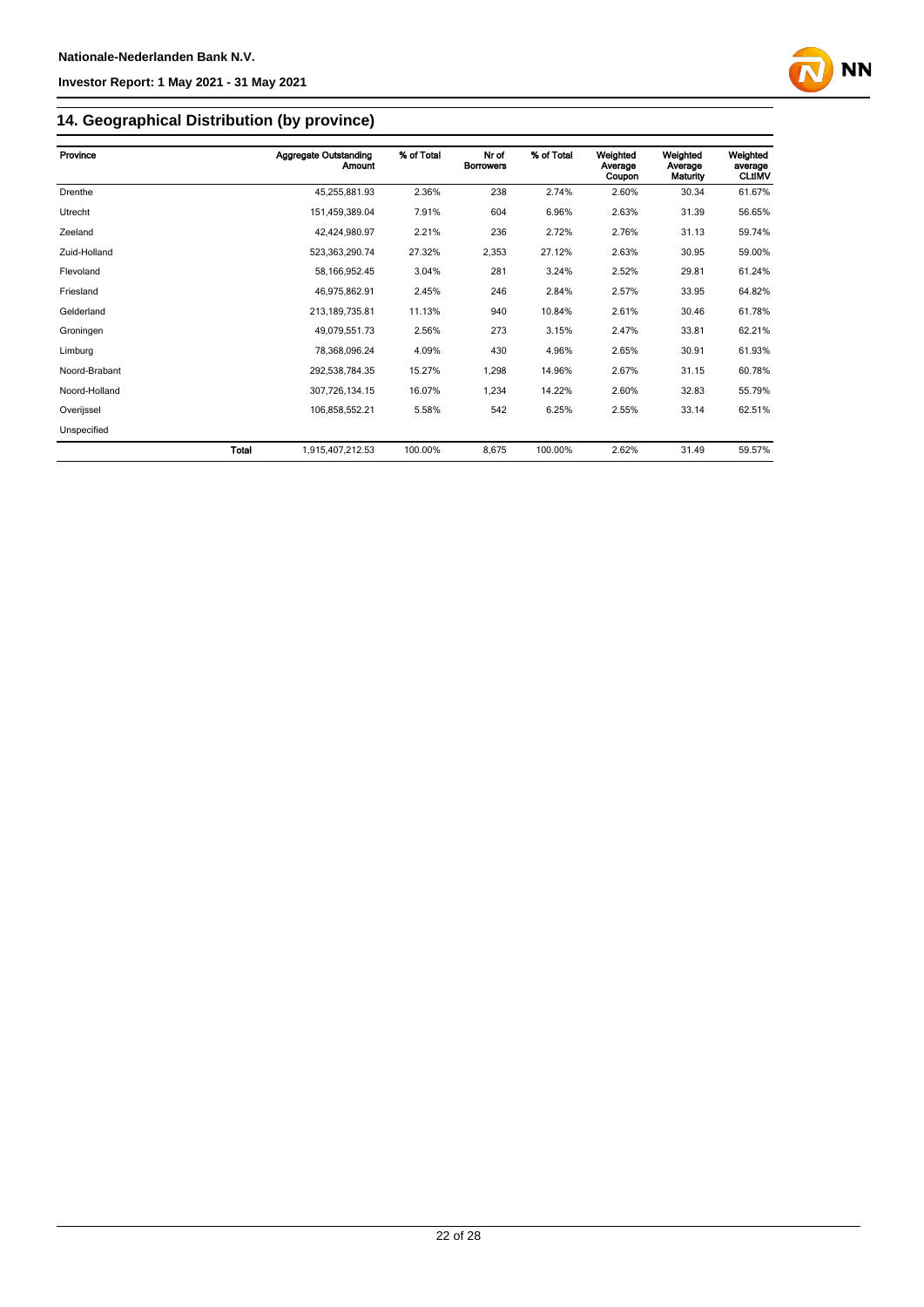

## **15. Occupancy**

| Description    |       | <b>Aggregate Outstanding</b><br>Amount | % of Total | Nr of<br><b>Borrowers</b> | % of Total | Weighted<br>Average<br>Coupon | Weighted<br>Average<br>Maturity | Weighted<br>average<br><b>CLtIMV</b> |
|----------------|-------|----------------------------------------|------------|---------------------------|------------|-------------------------------|---------------------------------|--------------------------------------|
| Owner Occupied |       | 1,915,407,212.53                       | 100.00%    | 8,675                     | 100.00%    | 2.62%                         | 31.49                           | 59.57%                               |
| Buy-to-let     |       |                                        |            |                           |            |                               |                                 |                                      |
| <b>Unknown</b> |       |                                        |            |                           |            |                               |                                 |                                      |
|                | Total | 1,915,407,212.53                       | 100.00%    | 8.675                     | 100.00%    | 2.62%                         | 31.49                           | 59.57%                               |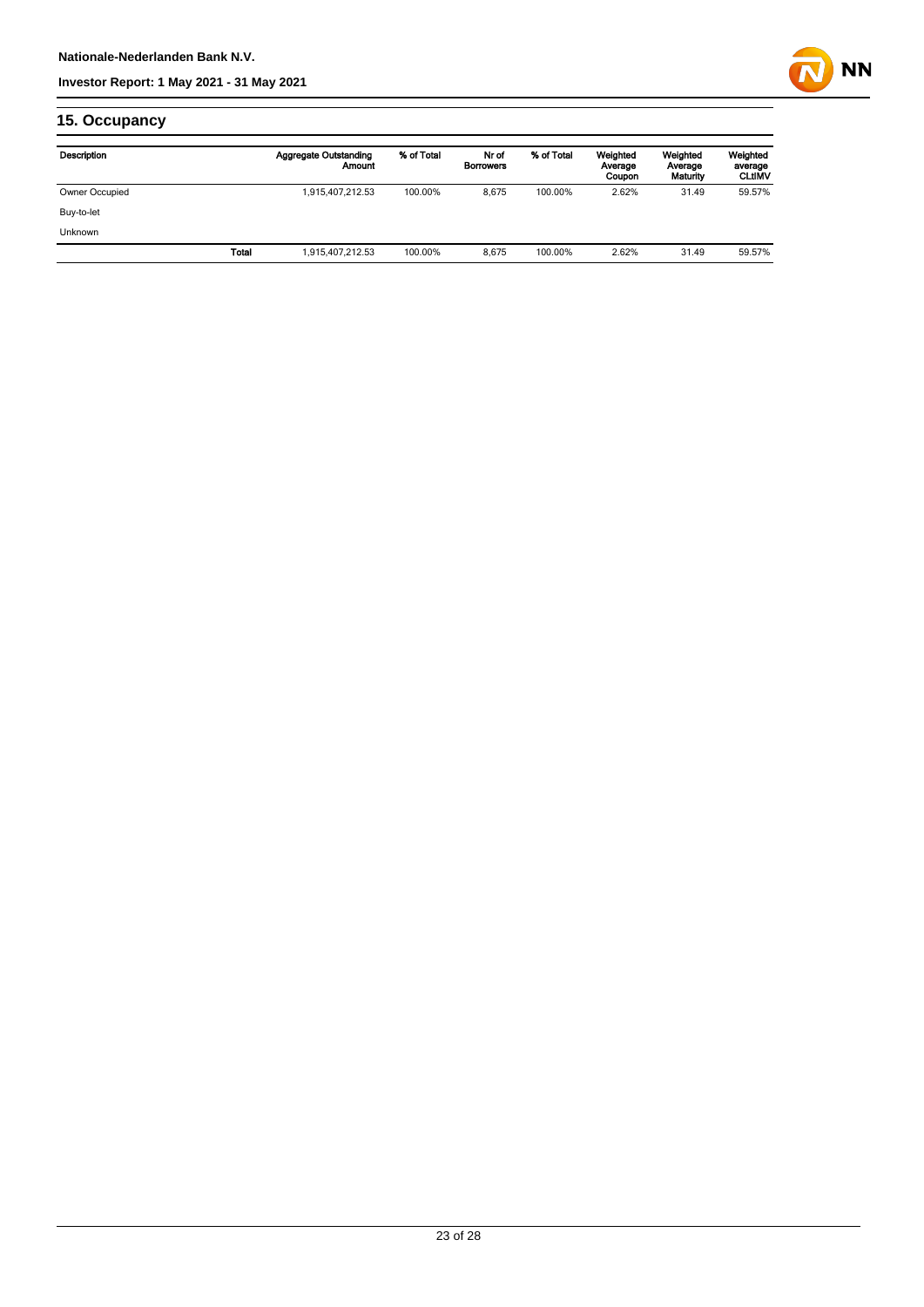

## **16. Loanpart Payment Frequency**

| Description    | <b>Aggregate Outstanding</b><br><b>Amount</b> | % of Total | Nr of<br>Loanparts | % of Total | Weighted<br>Average<br>Coupon | Weighted<br>Average<br>Maturity | Weighted<br>average<br><b>CLUMV</b> |
|----------------|-----------------------------------------------|------------|--------------------|------------|-------------------------------|---------------------------------|-------------------------------------|
| Half-yearly    |                                               |            |                    |            |                               |                                 |                                     |
| Yearly         |                                               |            |                    |            |                               |                                 |                                     |
| Quarterly      |                                               |            |                    |            |                               |                                 |                                     |
| Monthly        | 1,915,407,212.53                              | 100.00%    | 19.758             | 100.00%    | 2.62%                         | 31.49                           | 59.57%                              |
| <b>Unknown</b> |                                               |            |                    |            |                               |                                 |                                     |
| <b>Total</b>   | 1,915,407,212.53                              | 100.00%    | 19,758             | 100.00%    | 2.62%                         | 31.49                           | 59.57%                              |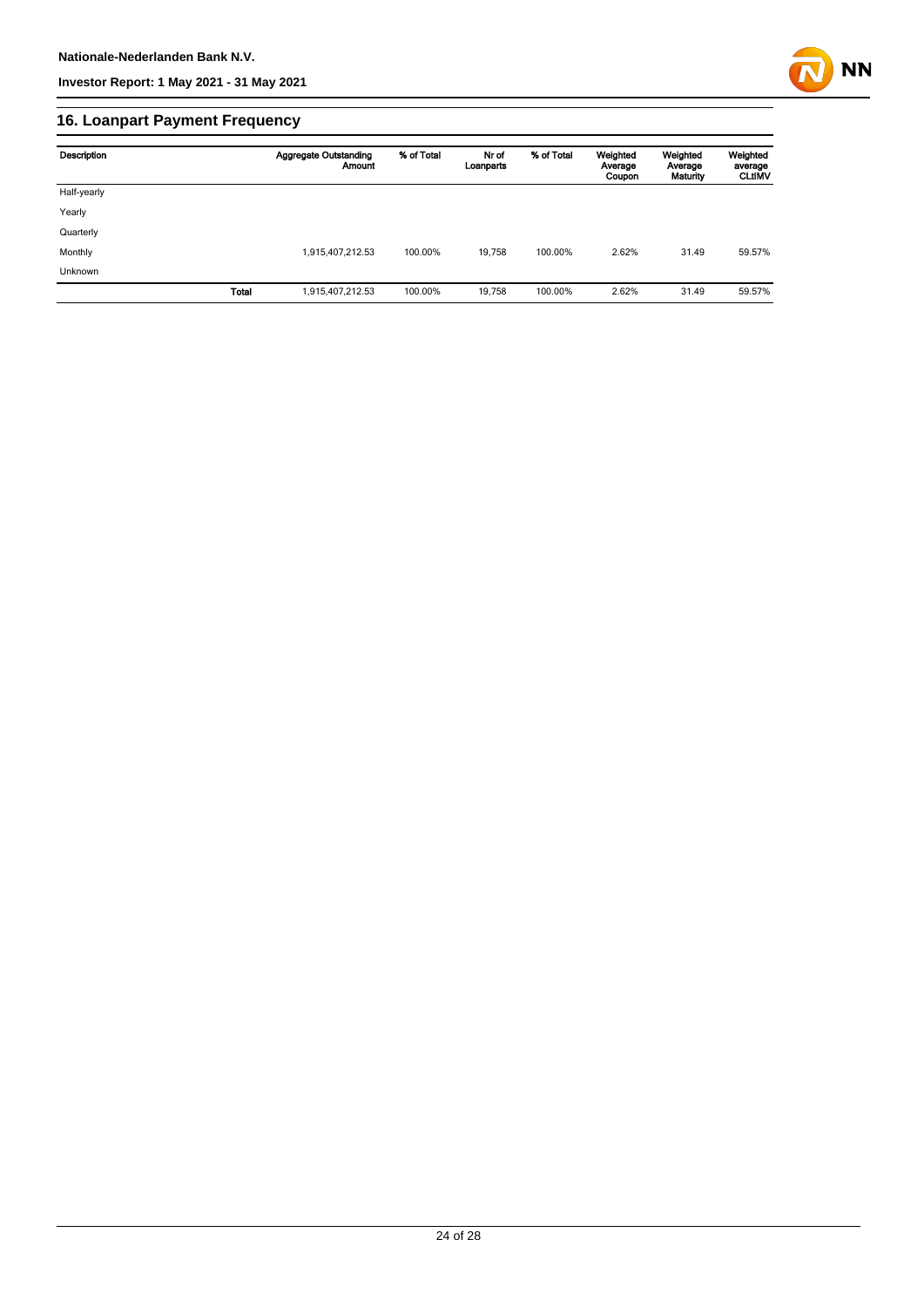



# **17. Guarantee Type**

|                      | <b>Aggregate Outstanding</b><br>Amount | % of Total | Nr of Loans | % of Total | Weighted<br>Average<br>Coupon | Weighted<br>Average<br>Maturity | Weighted<br>average<br><b>CLtIMV</b> |
|----------------------|----------------------------------------|------------|-------------|------------|-------------------------------|---------------------------------|--------------------------------------|
| <b>NHG Guarantee</b> | 526.582.634.93                         | 27.49%     | 3.203       | 36.92%     | 2.52%                         | 27.71                           | 61.58%                               |
| Non-NHG Guarantee    | .388.824.577.60                        | 72.51%     | 5.472       | 63.08%     | 2.65%                         | 32.92                           | 58.81%                               |
| <b>Unknown</b>       |                                        |            |             |            |                               |                                 |                                      |
|                      | Total<br>1.915.407.212.53              | 100.00%    | 8.675       | 100.00%    | 2.62%                         | 31.49                           | 59.57%                               |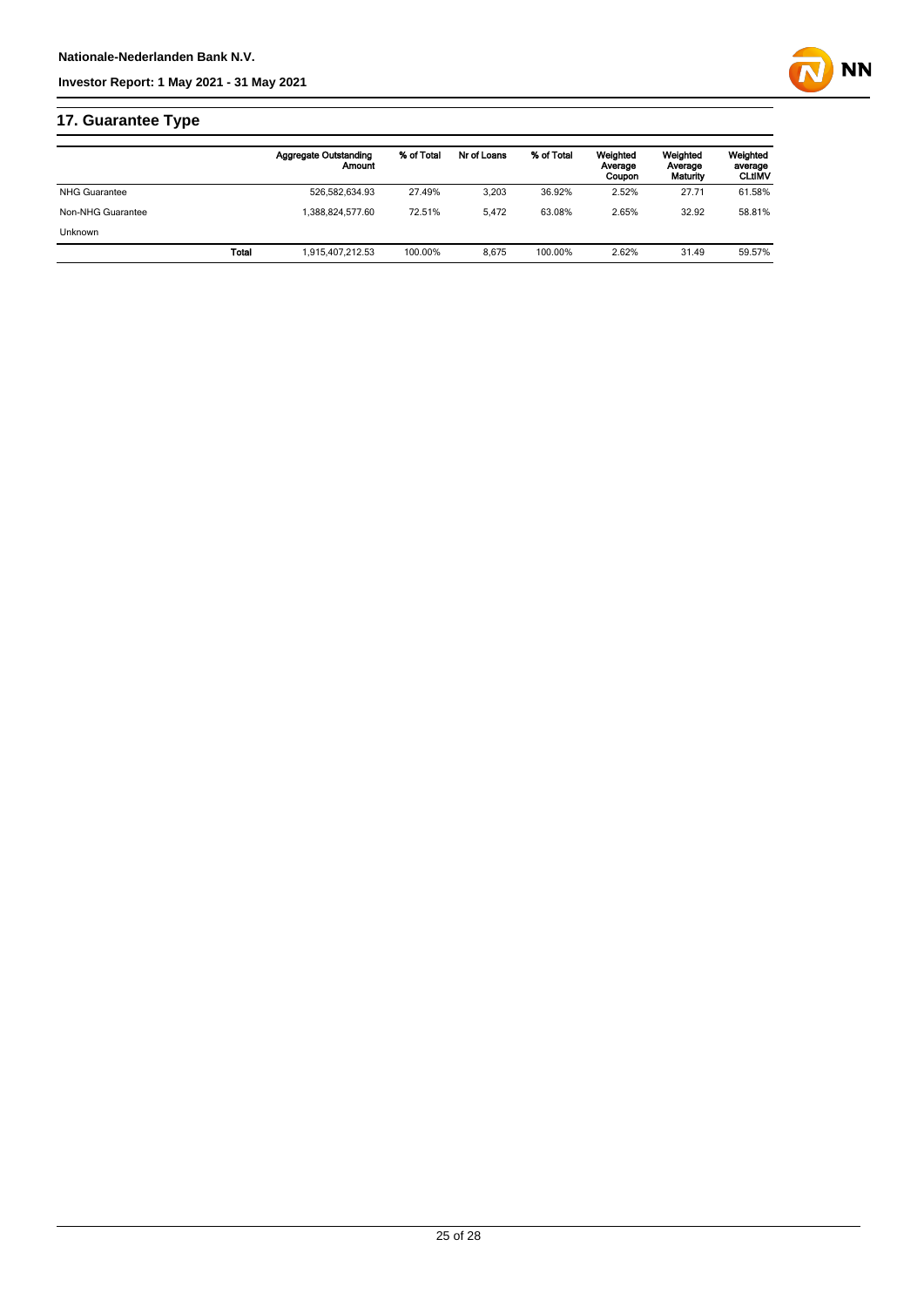### **Glossary**



| Term                                                | <b>Definition / Calculation</b>                                                                                                                                                                                                                                                                                                                                                                                                                                                                                                                                                                                                                                                                                                                             |
|-----------------------------------------------------|-------------------------------------------------------------------------------------------------------------------------------------------------------------------------------------------------------------------------------------------------------------------------------------------------------------------------------------------------------------------------------------------------------------------------------------------------------------------------------------------------------------------------------------------------------------------------------------------------------------------------------------------------------------------------------------------------------------------------------------------------------------|
| Α                                                   | Min (a, b), where (a) is the sum of the Adjusted Current Balances and (b) is the sum of the Asset Percentage of Current Balance -/-                                                                                                                                                                                                                                                                                                                                                                                                                                                                                                                                                                                                                         |
| ACT                                                 | a (alfa) of all Mortgage Receivables;<br>Asset Cover Test;                                                                                                                                                                                                                                                                                                                                                                                                                                                                                                                                                                                                                                                                                                  |
| <b>Adjusted Current Balance</b>                     | The "Adjusted Current Balance" of a Mortgage Receivable is the lower of: (i) the Current Balance of such Mortgage Receivable                                                                                                                                                                                                                                                                                                                                                                                                                                                                                                                                                                                                                                |
| Asset Percentage                                    | minus a (alfa); and (ii) the LTV Cut-Off Percentage of the Indexed Valuation relating to such Mortgage Receivable, minus ß (bèta);<br>96.5% or such other percentage figure as is determined from time to time in accordance with the Asset Monitoring Agreement;                                                                                                                                                                                                                                                                                                                                                                                                                                                                                           |
| Assumed Mortgage Interest Rate                      | The expected mortgage interest rate to be offered by the Servicer (acting on behalf of the CBC) in relation to Mortgage Loans<br>which have an interest rate reset, which interest rate will be notified by the Servicer to the CBC and the Rating Agency from time to<br>time;                                                                                                                                                                                                                                                                                                                                                                                                                                                                             |
| Available Liquidity Buffer                          | means available liquid assets on reserved accounts of the CBC, plus interest payments and principal repayments from the<br>underlying assets (including derivatives) to which the CBC is contractually entitled for the following six (6) months period                                                                                                                                                                                                                                                                                                                                                                                                                                                                                                     |
| в                                                   | means the aggregate amount of all Principal Receipts on the Mortgage Receivables up to the end of the immediately preceding<br>calendar month which have not been applied in accordance with the Trust Deed;                                                                                                                                                                                                                                                                                                                                                                                                                                                                                                                                                |
| <b>Base Prospectus</b>                              | The base prospectus dated 18 June 2020 relating to the issue of soft bullet covered bonds, including any supplement and base<br>prospectus updates thereafter;                                                                                                                                                                                                                                                                                                                                                                                                                                                                                                                                                                                              |
| С                                                   | means the amounts standing to the credit of the Reserve Account;                                                                                                                                                                                                                                                                                                                                                                                                                                                                                                                                                                                                                                                                                            |
| <b>Calculation Date</b>                             | The date falling two (2) Business Days before each CBC Payment Date. The "relevant" Calculation Date in respect of any<br>Calculation Period will be the first Calculation Date falling after the end of that period and the "relevant" Calculation Date in respect<br>of any CBC Payment Date will be the last Calculation Date prior to that CBC Payment Date;                                                                                                                                                                                                                                                                                                                                                                                            |
| <b>CBC Account Bank</b>                             | BNG Bank N.V. in its capacity as CBC Account Bank under the CBC Account Agreement or its successor;                                                                                                                                                                                                                                                                                                                                                                                                                                                                                                                                                                                                                                                         |
| <b>Closing Date</b>                                 | 18 June 2020                                                                                                                                                                                                                                                                                                                                                                                                                                                                                                                                                                                                                                                                                                                                                |
| <b>Construction Deposit</b>                         | In relation to a Mortgage Loan, that part of the Mortgage Loan which the relevant Borrower requested to be disbursed into a<br>blocked account held in his name with the relevant Originator, the proceeds of which can only be applied towards construction of,<br>or improvements to, the relevant Mortgaged Asset;                                                                                                                                                                                                                                                                                                                                                                                                                                       |
| <b>Credit Rating</b>                                | An assessment of the credit worthiness of the notes or counterparties, assigned by the Rating Agency;                                                                                                                                                                                                                                                                                                                                                                                                                                                                                                                                                                                                                                                       |
| <b>Current Balance</b>                              | In relation to an Eligible Receivable at any date, the Net Outstanding Principal Amount, excluding Accrued Interest and Arrears of<br>Interest;                                                                                                                                                                                                                                                                                                                                                                                                                                                                                                                                                                                                             |
| Current Loan to Indexed Market Value (CLTIMV)       | Current Balance divided by the Indexed Valuation;                                                                                                                                                                                                                                                                                                                                                                                                                                                                                                                                                                                                                                                                                                           |
| Current Loan to Original Market Value (CLTOMV)      | Current Balance divided by the Original Market Value;                                                                                                                                                                                                                                                                                                                                                                                                                                                                                                                                                                                                                                                                                                       |
| Cut-off date                                        | The last day of the month immediately preceding the date on which the Investor Report is published;                                                                                                                                                                                                                                                                                                                                                                                                                                                                                                                                                                                                                                                         |
| D                                                   | means the aggregate outstanding principal balance of all Transferred Collateral in Substitution Assets;                                                                                                                                                                                                                                                                                                                                                                                                                                                                                                                                                                                                                                                     |
| Eligible Collateral                                 | Euro denominated cash and/or Substitution Assets;                                                                                                                                                                                                                                                                                                                                                                                                                                                                                                                                                                                                                                                                                                           |
| Index                                               | The index of increases or decreases, as the case may be, of house prices issued by the Dutch land registry (kadaster) in relation to<br>residential properties in the Netherlands;                                                                                                                                                                                                                                                                                                                                                                                                                                                                                                                                                                          |
| Indexed Valuation (with respect to ACT calculation) | In relation to any Mortgaged Asset at any date: (a) where the Original Market Value of that Mortgaged Asset is equal to or greater<br>than the Price Indexed Valuation as at that date, the Price Indexed Valuation; or (b) where the Original Market Value of that<br>Mortgaged Asset is less than the Price Indexed Valuation as at that date, the Original Market Value plus 90% (or, if a different<br>percentage is required or sufficient from time to time for the Covered Bonds to qualify as "covered bonds" as defined in the Capital<br>Requirements Directive and the Issuer wishes to apply such different percentage, then such different percentage) of the difference<br>between the Price Indexed Valuation and the Original Market Value; |
| Interest Rate Fixed Period                          | Period for which the current interest rate on the Mortgage Receivable remains unchanged;                                                                                                                                                                                                                                                                                                                                                                                                                                                                                                                                                                                                                                                                    |
| Interest Rate Swap                                  | An interest rate swap transaction that forms part of an Interest Swap Agreement.                                                                                                                                                                                                                                                                                                                                                                                                                                                                                                                                                                                                                                                                            |
| <b>Interest Reserve Required Amount</b>             | means an amount equal to (A) the positive difference, if any, between (i) the aggregate amount of Scheduled Interest for all Series<br>outstanding and (ii) the aggregate amount of interest to be received under the Transferred Assets up to the relevant final maturity<br>date taking into account their respective contractual amortisation profile less in respect of each Savings Mortgage Receivable<br>which is subject to a Participation, an amount equal to the net amount received or recovered multiplied by the applicable<br>Participation Fraction;                                                                                                                                                                                        |
| <b>IRS</b>                                          | Interest Rate Swap;                                                                                                                                                                                                                                                                                                                                                                                                                                                                                                                                                                                                                                                                                                                                         |
| Issuer                                              | Nationale-Nederlanden Bank N.V., a public company with limited liability (naamloze vennootschap) organised under the laws of the<br>Netherlands and established in The Haque, the Netherlands:                                                                                                                                                                                                                                                                                                                                                                                                                                                                                                                                                              |
| L                                                   | For each Mortgage Receivable its Current Balance minus the LTV Cut-Off Percentage of its Indexed Valuation provided that if the<br>result is negative, L shall be zero and if the result exceeds $\alpha$ (alpha), L shall equal $\alpha$ (alpha);                                                                                                                                                                                                                                                                                                                                                                                                                                                                                                          |
| Legally Required Minimum OC                         | Means the minimum level of overcollateralization of 5% or such other percentage as may be required from time to time by the CB<br>Regulations. This means that the total outstanding balance of the cover assets in the pool must be 105% of the total amount of<br>outstanding covered bonds (both excluding accrued interest);                                                                                                                                                                                                                                                                                                                                                                                                                            |
| Loan Part(s)                                        | One or more of the loan parts (leningdelen) of which a Mortgage Loan consists;                                                                                                                                                                                                                                                                                                                                                                                                                                                                                                                                                                                                                                                                              |
| LTV Cut-Off indexed valuation %                     | 80 % for all Mortgage Receivables or such other percentage as may be notified to the Rating Agency from time to time in respect of<br>the relevant Mortgage Receivables, or such lower percentage as is (a) required from time to time for Covered Bonds to qualify as<br>covered bonds as defined in the Capital Requirements Directive or (b) otherwise determined from time to time in accordance with<br>the Asset Monitoring Agreement;                                                                                                                                                                                                                                                                                                                |
| Mandatory Liquidity Required Amount                 | means the higher of (i) zero and (ii) an amount equal to the amount which is at such time required to be maintained by the CBC to<br>ensure compliance with article 40g of the Decree after taking into account any certain amounts standing to the credit of the CBC<br>Account and the Reserve Account as permitted to be taken into account pursuant to article 40g of the Decree and any other<br>amounts (whether held or generated and) permitted to be taken into account pursuant to article 40g of the Decree, (in each case all<br>as calculated on each relevant Calculation Date for the relevant period prescribed by article 40g of the Decree);                                                                                              |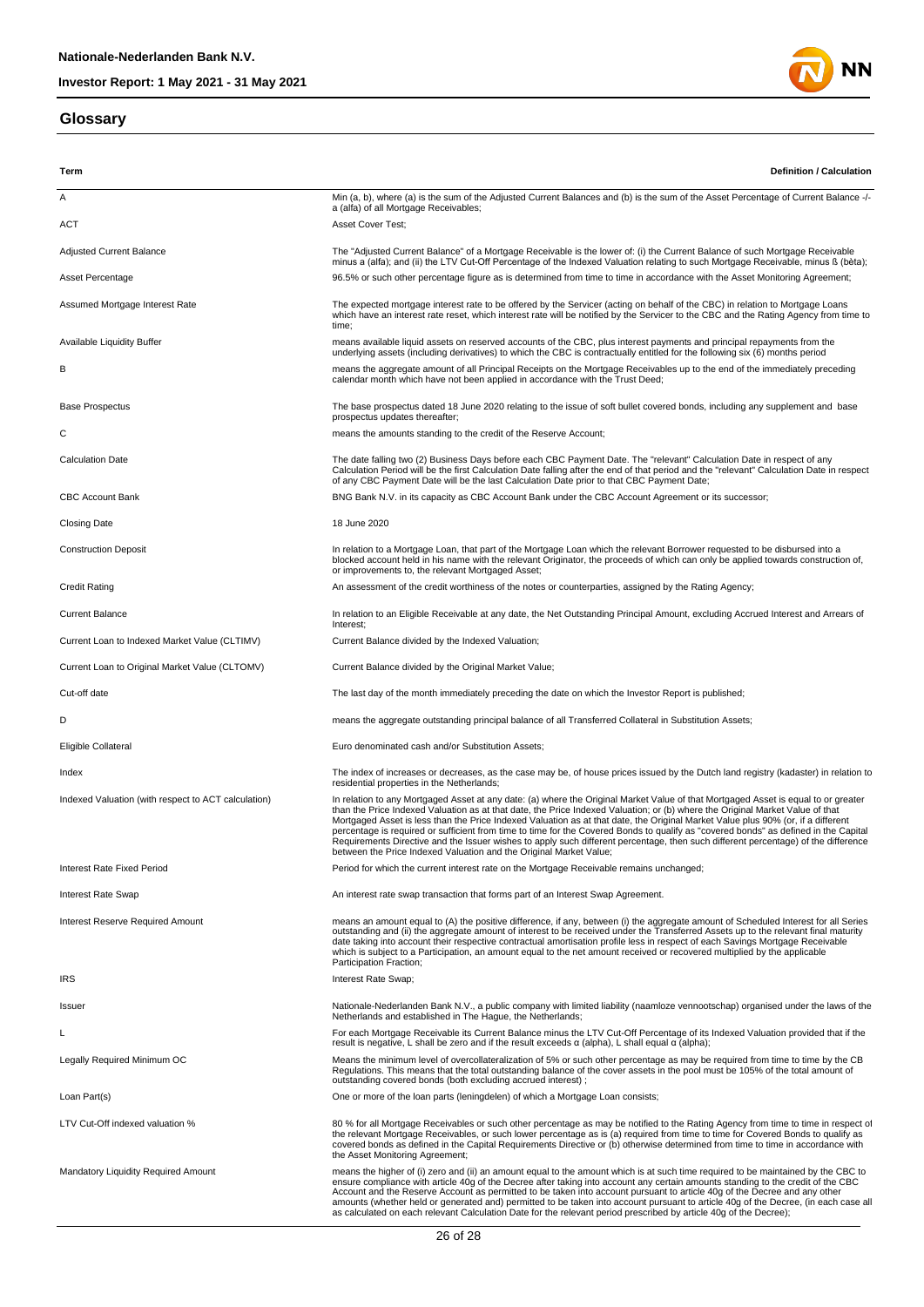

| Term                             | <b>Definition / Calculation</b>                                                                                                                                                                                                                                                                                                                                                                                                                                                                                                                                                                                                                                                                                                                                                                                                                                                                                                                               |
|----------------------------------|---------------------------------------------------------------------------------------------------------------------------------------------------------------------------------------------------------------------------------------------------------------------------------------------------------------------------------------------------------------------------------------------------------------------------------------------------------------------------------------------------------------------------------------------------------------------------------------------------------------------------------------------------------------------------------------------------------------------------------------------------------------------------------------------------------------------------------------------------------------------------------------------------------------------------------------------------------------|
| <b>Maturity Date</b>             | In respect of a Series of Covered Bonds, the date on which the Covered Bonds of such Series are expected to be redeemed at<br>their Principal Amount Outstanding in accordance with the Conditions, as specified in the relevant Final Terms, which date falls no<br>more than 47 years after the Issue Date of such Series.                                                                                                                                                                                                                                                                                                                                                                                                                                                                                                                                                                                                                                  |
| Net Outstanding Principal Amount | In relation to a Mortgage Receivable, at any date, the Outstanding Principal Amount of the relevant Mortgage Loan less (A) if it is a<br>Savings Mortgage Loan or a Savings Investment Mortgage Loan subject to an Insurance Savings Participation, an amount equal to<br>the Insurance Savings Participation on such date and (B) if it is a Bank Savings Mortgage Loan subject to a Bank Savings<br>Participation, an amount equal to the Bank Savings Participation on such date;                                                                                                                                                                                                                                                                                                                                                                                                                                                                          |
| <b>NHG</b>                       | Nationale Hypotheek Garantie: guarantees (""borgtochten"") issued by Stichting Waarborgfonds Eigen Woningen under the terms<br>and conditions of the Nationale Hypotheek Garantie, as amended from time to time;                                                                                                                                                                                                                                                                                                                                                                                                                                                                                                                                                                                                                                                                                                                                              |
| NHG Loan                         | A Mortgage Loan that has the benefit of an NHG guarantee;                                                                                                                                                                                                                                                                                                                                                                                                                                                                                                                                                                                                                                                                                                                                                                                                                                                                                                     |
| Nominal OC                       | The Net Outstanding Principal Amount of all Mortgage Receivables, excluding any Defaulted Receivables, plus (b) the Collateral<br>Market Value of all Transferred Collateral in the form of Substitution Assets plus (c) the cash standing to the credit of the CBC<br>Transaction Account(s), excluding Swap Collateral minus the aggregate Principal Amount Outstanding of the Covered Bonds at the<br>end of such calendar month divided by the aggregate Principal Amount Outstanding of the Covered Bonds at the end of such<br>calendar month;                                                                                                                                                                                                                                                                                                                                                                                                          |
| Non NHG Loan                     | A Mortgage Loan that does not have the benefit of an NHG Guarantee;                                                                                                                                                                                                                                                                                                                                                                                                                                                                                                                                                                                                                                                                                                                                                                                                                                                                                           |
| Occupancy                        | The way the Mortgaged Asset is used (e.g. owner occupied);                                                                                                                                                                                                                                                                                                                                                                                                                                                                                                                                                                                                                                                                                                                                                                                                                                                                                                    |
| Original Market Value            | In relation to any Mortgaged Asset the market value (marktwaarde) given to that Mortgaged Asset by the most recent valuation<br>addressed to the Transferor that transferred the relevant Mortgage Receivable to the CBC or, as applicable, the foreclosure value<br>(executiewaarde) given to that Mortgaged Asset by the most recent valuation addressed to the Transferor that transferred the<br>relevant Mortgage Receivable to the CBC, divided by 0.90 or such other factor as required from time to time by the applicable rules<br>and requlations or any internal requirement of the Transferor in relation thereto;                                                                                                                                                                                                                                                                                                                                |
| Originator                       | Nationale-Nederlanden Levensverzekering Maatschappij N.V. or Nationale-Nederlanden Bank N.V.                                                                                                                                                                                                                                                                                                                                                                                                                                                                                                                                                                                                                                                                                                                                                                                                                                                                  |
| Outstanding Principal Amount     | In respect of a Relevant Mortgage Receivable, on any date the (then remaining) aggregate principal sum ("hoofdsom") due by the<br>relevant Borrower under the relevant Mortgage Loan, including any Further Advance Receivable transferred to the CBC and, after<br>foreclosure of the Relevant Mortgage Receivable resulting in a loss being realised, zero;                                                                                                                                                                                                                                                                                                                                                                                                                                                                                                                                                                                                 |
| Participation Fraction           | means interest and fees and other amounts received by the CBC in respect of the Mortgage Receivables, other than Principal<br>Receipts and less in respect of each Savings Mortgage Receivable which is subject to a Participation, an amount equal to the net<br>amount received or recovered multiplied by the Participation divided by the Outstanding Principal Amount of such Savings<br>Mortgage Receivable;                                                                                                                                                                                                                                                                                                                                                                                                                                                                                                                                            |
| Performing Loans                 | Mortgage Loans which are current and therefore do not show any arrears;                                                                                                                                                                                                                                                                                                                                                                                                                                                                                                                                                                                                                                                                                                                                                                                                                                                                                       |
| Price Indexed Valuation          | In relation to any property at any date means the Original Market Value of that property increased or decreased as appropriate by<br>the increase or decrease in the Index since the date of the Original Market Value;                                                                                                                                                                                                                                                                                                                                                                                                                                                                                                                                                                                                                                                                                                                                       |
| Rating Agency                    | Standard & Poors Credit Market Services Europe Limited;                                                                                                                                                                                                                                                                                                                                                                                                                                                                                                                                                                                                                                                                                                                                                                                                                                                                                                       |
| Remaining Tenor                  | The time in years from the end of the reporting period to the maturity date of a Mortgage Loan;                                                                                                                                                                                                                                                                                                                                                                                                                                                                                                                                                                                                                                                                                                                                                                                                                                                               |
| Reserve Account Required Amount  | means (a) until the occurrence of a Reserve Account Trigger Event: an amount equal to the Mandatory Liquidity Required Amount<br>and (b) following the occurrence of a Reserve Account Trigger Event: an amount equal to the higher of (i) the Mandatory Liquidity<br>Required Amount and (ii) the Reserve Trigger Required Amount;                                                                                                                                                                                                                                                                                                                                                                                                                                                                                                                                                                                                                           |
| Reserve Trigger Required Amount  | means an amount equal to (a) the aggregate for all Series of the aggregate Scheduled Interest for each such Series due in the next<br>three following CBC Payment Periods (to the extent that no Swap has been entered into in relation to any Series) plus (b) the<br>anticipated aggregate amount payable in the next three following CBC Payment Periods in respect of the items referred to in<br>paragraphs (a) up to and including (d) of the CBC Priority of Payments, as calculated on each relevant Calculation Date;                                                                                                                                                                                                                                                                                                                                                                                                                                |
| Seasoning                        | Number of years since the origination of the Mortgage Loan Parts to the end of the Reporting Period;                                                                                                                                                                                                                                                                                                                                                                                                                                                                                                                                                                                                                                                                                                                                                                                                                                                          |
| Series                           | A Tranche of Covered Bonds together with any further Tranche or Tranches of Covered Bonds expressed to be consolidated and<br>form a single series with the Covered Bonds of the original Tranche and the terms of which are identical (save for the Issue Date<br>and/or the Interest Commencement Date but including as to whether or not the Covered Bonds are listed);                                                                                                                                                                                                                                                                                                                                                                                                                                                                                                                                                                                    |
| Set-Off                          | Claim that corresponds to a debt to the same borrower, which is not covered by the DGS;                                                                                                                                                                                                                                                                                                                                                                                                                                                                                                                                                                                                                                                                                                                                                                                                                                                                       |
| <b>Substitution Assets</b>       | means the classes of assets denominated in euro from time to time eligible under the CRR and/or the Wft to collateralise covered<br>bonds including (on the date of this Base Prospectus) and subject to certain limitations: (a) exposures to or guaranteed by central<br>governments, central banks or international organisations in accordance with article 129(1)(a) CRR;(b) exposures to or guaranteed<br>by public sector entities, regional governments or local authorities in accordance with article 129(1)(b) CRR;(c) exposures to<br>institutions in accordance with article 129(1)(c) CRR; and (d) exposures for which DNB has waived the application of article 129(1)<br>(c) CRR in accordance with article 129(1) CRR third paragraph, which assets on an aggregate basis are subject to a limit of 20 per<br>cent., or such other percentage as required under the Wft, of the aggregate Principal Amount Outstanding of the Covered Bonds; |
| <b>Transferred Collateral</b>    | means any Eligible Collateral transferred or purported to be transferred to the CBC pursuant to the Guarantee Support Agreement,<br>to the extent not redeemed, retransferred, sold or otherwise disposed of by the CBC;                                                                                                                                                                                                                                                                                                                                                                                                                                                                                                                                                                                                                                                                                                                                      |
| Ζ                                | An amount equal to the Interest Cover Required Amount                                                                                                                                                                                                                                                                                                                                                                                                                                                                                                                                                                                                                                                                                                                                                                                                                                                                                                         |
| $\alpha$ (alfa)                  | Gross set-off as determined according to Asset Monitoring Agreement;                                                                                                                                                                                                                                                                                                                                                                                                                                                                                                                                                                                                                                                                                                                                                                                                                                                                                          |
| $\beta$ (beta)                   | For each Mortgage Receivable the lower of (i) the LTV Cut-Off percentage of its indexed valuation and (ii) $\alpha$ minus L                                                                                                                                                                                                                                                                                                                                                                                                                                                                                                                                                                                                                                                                                                                                                                                                                                   |